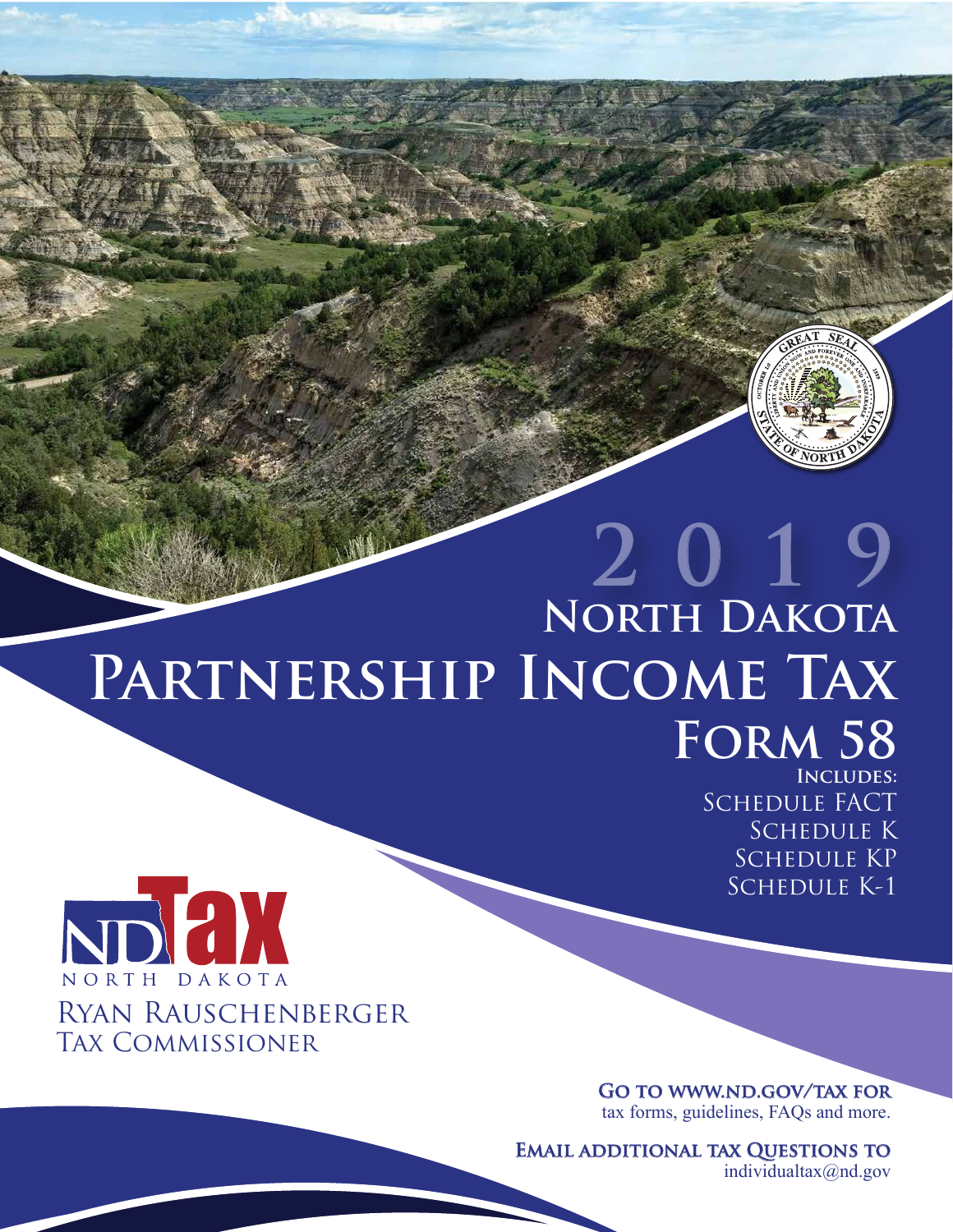# **Contents**

### **Required forms**

The following forms are needed to complete Form 58:

| Form 58              | Partnership return                                         |
|----------------------|------------------------------------------------------------|
| <b>Schedule FACT</b> | Calculation of North Dakota apportionment factor           |
| <b>Schedule K</b>    | Total North Dakota adjustments, credits, and other         |
|                      | items distributable to partners                            |
| <b>Schedule KP</b>   | Partner information                                        |
| <b>Schedule K-1</b>  | Partner's share of North Dakota income (loss), deductions, |
|                      | adjustments, credits, and other items                      |

The following forms may be needed:

| Form 58-PV      | Partnership return payment voucher                                   |
|-----------------|----------------------------------------------------------------------|
| Form 58-EXT     | Partnership extension payment voucher                                |
| <b>Form 101</b> | Application for extension of time to file a North Dakota             |
|                 | income tax return                                                    |
| <b>Form PWA</b> | Passthrough entity withholding adjustment                            |
| <b>Form PWE</b> | Nonresident passthrough entity member exemption and<br>certification |

Download these forms from our website at **www.nd.gov/tax.**

### **Taxpayer Bill of Rights**

Obtain a copy of the North Dakota Taxpayer Bill of Rights on the Office of State Tax Commissioner's website at **www.nd.gov/tax**

# **Need help?**

You can download forms and find other information on our website at:

#### **www.nd.gov/tax**

#### **Email**

Individual, estate, trust, partnership, and S corporation income tax **individualtax@nd.gov**

#### **Call**

| Individual income tax-  |              |
|-------------------------|--------------|
| Questions               | 701.328.1247 |
| Forms                   | 701.328.1243 |
| Partnership income tax- |              |
| Questions               | 701.328.1258 |
| Forms                   | 701.328.1243 |
| Speech/hearing impaired |              |
| TDD                     | 800.366.6888 |

#### **Write**

Office of State Tax Commissioner 600 E. Boulevard Ave., Dept. 127 Bismarck, ND 58505-0599

#### **Walk-in service**

State Capitol, 16th Floor Monday through Friday 8:00 a.m. to 5:00 p.m. (except holidays)

### **Privacy Act Notification**

In compliance with the Privacy Act of 1974, disclosure of a Federal Employer Identification Number (FEIN) or social security number on this form is required under N.D.C.C. §§ 57‑01-15 and 57-38-42, and will be used for tax reporting, identification, and administration of North Dakota tax laws. Disclosure is mandatory. Failure to provide the FEIN or social security number may delay or prevent the processing of this form.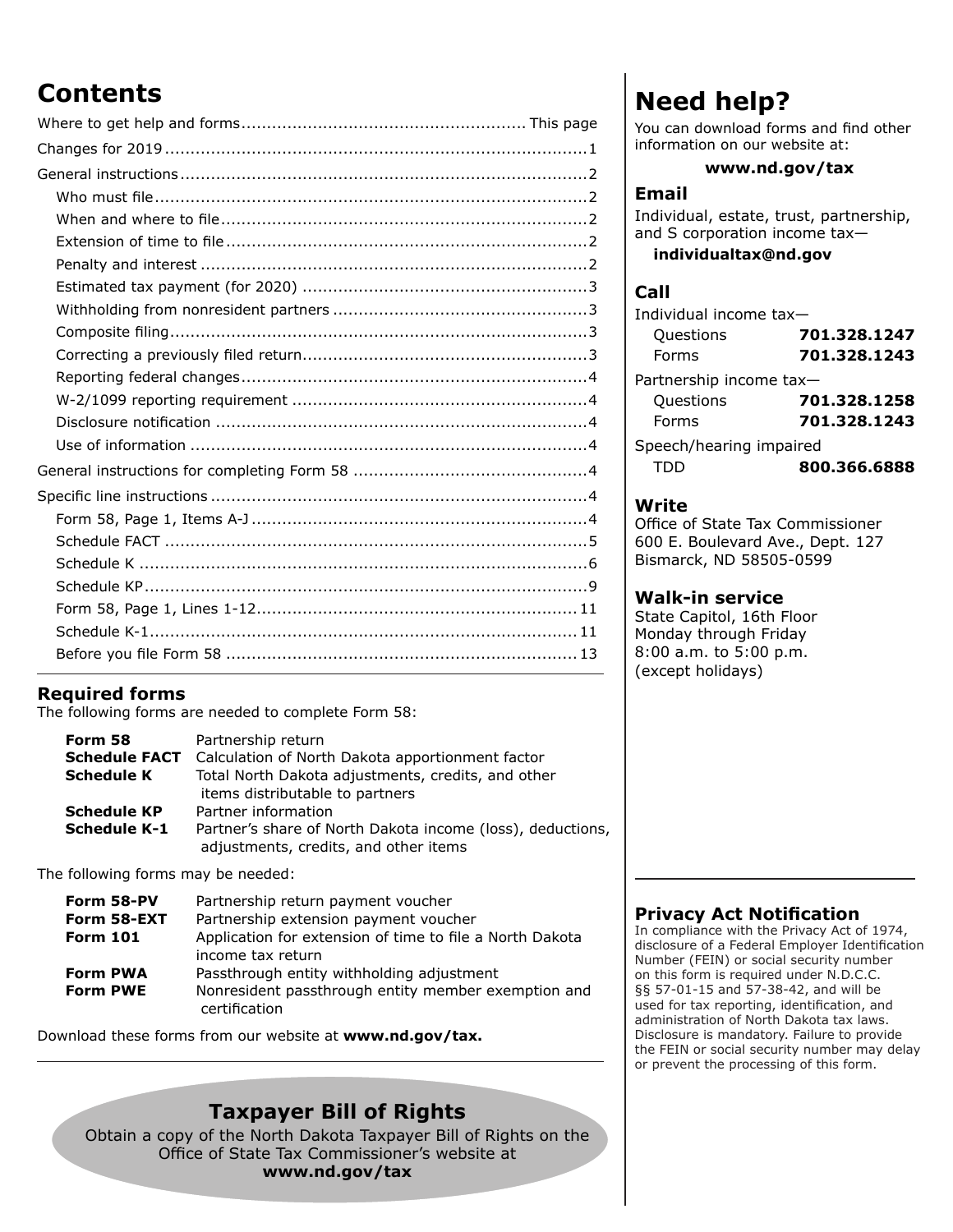# **Changes affecting partnerships**

Developments, updates, and items of interest relating to partnership income tax

#### **New automation credit**

For tax years 2019 through 2022 only, a new income tax credit is available to a primary sector business for purchasing new or used automation and robotic machinery and equipment. The purchases must upgrade or advance a manufacturing process by improving job quality or increasing productivity. A taxpayer must apply to the North Dakota Commerce Department for a review and approval of the purchases.

The credit is 20% of the purchase cost. The maximum credits allowed to all taxpayers is \$1 million per calendar year. If total credits claimed in a year exceed \$1 million, the available credits are prorated among the qualifying taxpayers. Based on Commerce Department-approved purchases, the State Tax Commissioner will calculate the allowable credit and issue a credit certification letter to each taxpayer. A partnership or other passthrough entity passes the credit through to its owners. An unused credit may be carried over up to five tax years.

Within one year of claiming the credit, a taxpayer must file a report prescribed by the State Tax Commissioner to document the improved job quality or increased productivity. See Form 58, Schedule K, line 22.

#### **New disabled or mentally ill person employment credit**

For tax years 2019 and 2020 only, an income tax credit is available for employing a developmentally disabled or mentally ill individual. To qualify, an employer must apply for and obtain from the North Dakota Department of Human Services, Vocational Rehabilitation Division, a letter certifying that the individual has a severe developmental or mental disability, is eligible for the agency's services, and requires customized employment to become employed. The credit is 25% of the wages paid to the individual during the tax year, up to a maximum credit of \$1,500 per year. The credit is allowed for each eligible individual hired. A partnership or other passthrough entity passes the credit through to its owners. The credit may not offset more than 50% of a taxpayer's tax liability

(before credits), and an unused credit may not be used in any other year. See Form 58, Schedule K, line 23.

#### **New alternative simplified research credit**

For tax years 2019 and after, a taxpayer may elect to use an alternative simplified method to calculate the North Dakota research income tax credit. Under this method, the credit is equal to 17.5% of the first \$100,000 of North Dakota alternative excess research and development expenses plus 5.6% of the amount in excess of \$100,000.

"North Dakota alternative excess research and development expenses" means the amount by which qualified research expenses incurred in North Dakota exceed 50% of the average qualified research expenses incurred in North Dakota for the three tax years preceding the tax year for which the credit is being claimed. Regardless of the method used to calculate the federal research income tax credit, a taxpayer may choose on a year-to-year basis to use either the regular method or the alternative simplified method to calculate the North Dakota credit. Once chosen, the method is binding for the tax year.

If a taxpayer has zero qualified research expenses (as defined for purposes of the regular research credit calculation) in any of the three preceding tax years, the credit is equal to 7.5% of the first \$100,000 of qualified research expenses plus 2.4% of the amount in excess of \$100,000.

See Form 58, Schedule K, line 7.

#### **Revised nonprofit private school credits**

**Prior law.** Pre-2019 tax law provided an income tax credit to taxpayers other than individuals for making a charitable contribution to nonprofit private primary schools, high schools, and colleges in North Dakota. A separate credit is allowed for each school category. While an individual was not allowed a credit for a direct contribution, an individual could claim a credit received from a partnership or other passthrough entity that made a qualifying contribution.

Passthrough entities passed a credit (equal to 50% of contributions within a school category) through to their owners. C corporations were allowed a credit equal to the lesser of (1) 50% of direct contributions within a school category plus any credit in the same category received from a passthrough entity, (2) 20% of the corporation's tax liability before credits, or (3) \$2,500. For individuals, a credit was calculated in the same manner as for a C corporation except that only credits from passthrough entities could be considered. An unused credit may not be used in any other tax year.

**New law.** For tax years 2019 and 2020 only, an individual is allowed a credit for direct contributions to a qualifying school. Also, the tax liability limitation on the credit was increased from 20% to 25%. Unless changed by the legislature, the law will revert to how it was prior to 2019 starting with the 2021 tax year.

See Form 58, Schedule K, lines 18 through 20.

#### **Changes to 2019 partnership forms**

On **Form 58, Schedule K,** the following changes were made:

- Line 12 was changed to reflect the general expiration of the biomass, geothermal, solar, and wind energy device income tax credit on December 31, 2014. An exception applies for a wind device if its installation commenced before January 1, 2015, and was completed before January 1, 2017. See instructions to Schedule K, line 12, for more information.
- Two new lines were added for the new automation credit (line 22) and the new disabled or mentally ill employment credit (line 23). See separate articles on this page.

On **Schedule K-1 (Form 58), Part 3,** line changes were made corresponding to the line changes on Schedule K of Form 58.

**1**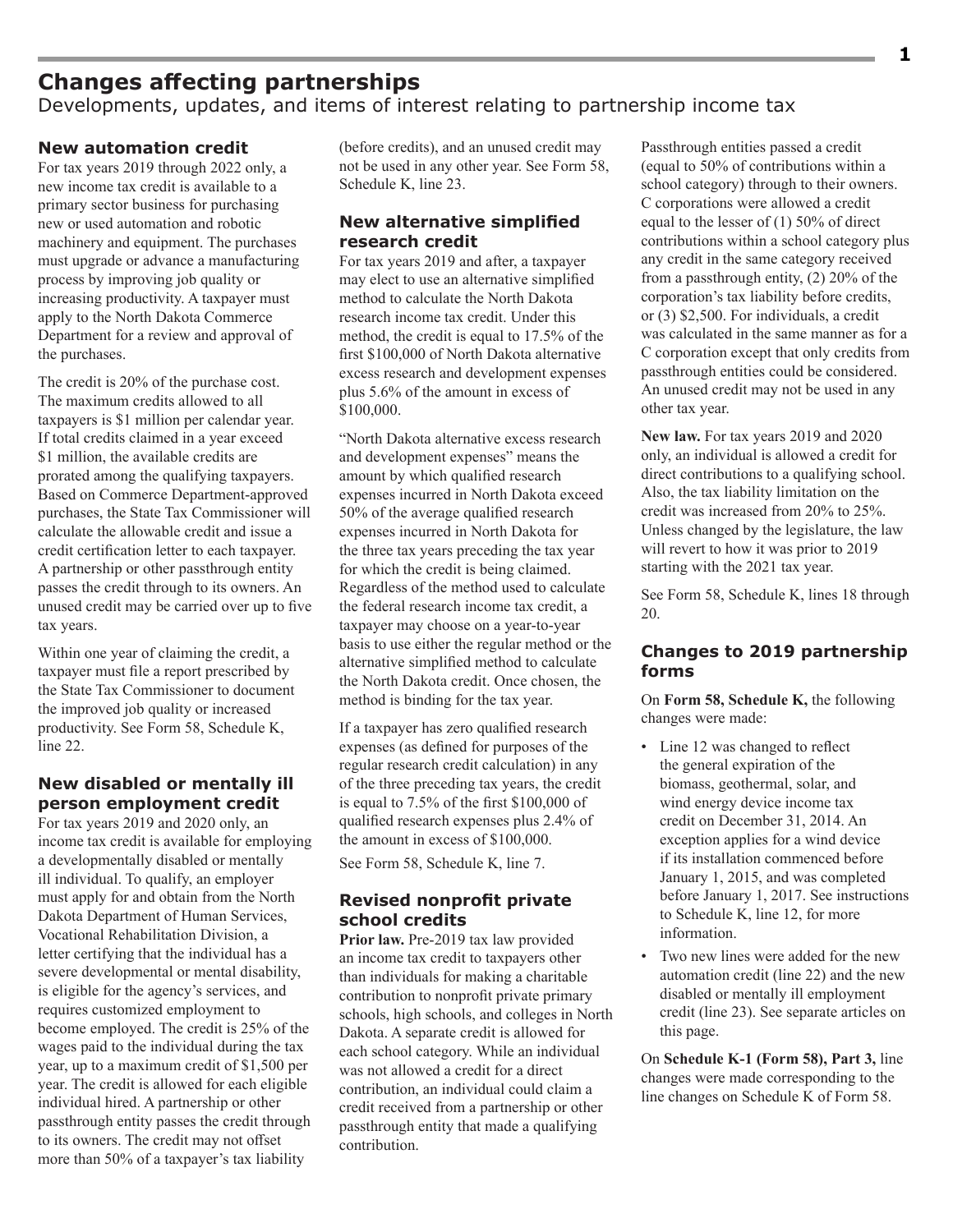# **2 Form 58 Instructions 2019**

### **North Dakota Partnership Income Tax Return**

"N.D.C.C." references are to the North Dakota Century Code, which contains North Dakota's statutes. "N.D. Admin. Code" references are to the North Dakota Administrative Code, which contains North Dakota's rules.

# **General instructions**

#### **Who must file**

A 2019 Form 58, *Partnership Income Tax Return*, must be filed by a partnership that meets both of the following:

- It is required to file a 2019 Form 1065, *U.S. Return of Partnership Income.*
- It carries on business, or derives gross income from sources, in North Dakota during the 2019 tax year.

**Investment partnership.** A partnership that elects out of the partnership rules under I.R.C.  $\frac{5}{6}$  761(a)(1) and does not file a federal partnership return must file a 2019 Form 58 if it carries on investment activity, or derives any gross income from sources, in North Dakota during its 2019 tax year. A 2019 Form 1065 must be completed on a pro forma basis and attached to Form 58.

**Limited liability company (LLC).** A limited liability company that is classified as a partnership for federal income tax purposes is treated like a partnership for North Dakota income tax purposes and must file Form 58 if it meets the above conditions for filing.

**Nonfiler penalty.** If a partnership does not file Form 58 as required, a minimum \$500 penalty may be assessed if the failure continues after receiving a thirty-day notice to file from the Office of State Tax Commissioner.

#### **Disaster recovery tax exemptions.**

Exemptions from state and local tax filing and payment obligations are available to out-of-state businesses and their employees who are in North Dakota on a temporary basis for the sole purpose of repairing or replacing natural gas, electrical, or telecommunication transmission property that is damaged, or under threat of damage, from a state- or presidentially-declared disaster or emergency. For more information, go to www.nd.gov/tax.

#### **When and where to file**

The 2019 Form 58 must be filed on or before (1) April 15, 2020, if filing for the 2019 calendar year, or (2) the 15th day of the 4th month following the end of the tax year, if filing for a fiscal year beginning in the 2019 calendar year. If the due date falls on a Saturday, Sunday, or holiday, the return may be filed on or before the next day that is not a Saturday, Sunday, or holiday.

*Note: Use the 2018 Form 58 if filing for a fiscal year beginning in the 2018 calendar year.*

Mail Form 58 and all required attachments to:

Office of State Tax Commissioner 600 East Boulevard Ave., Dept. 127 Bismarck, ND 58505-0599

#### **Extension of time to file**

An extension of time to file Form 58 may be obtained in one of the following ways:

- Obtain a federal extension.
- Separately apply for a North Dakota extension.

**Federal extension.** If an extension of time to file the federal partnership return is obtained, it is automatically accepted as an extension of time to file Form 58. If this applies, a separate North Dakota extension does not have to be applied for, nor does the Office of State Tax Commissioner have to be notified that a federal extension has been obtained prior to filing Form 58. The extended due date for North Dakota purposes is the same as the federal extended due date.

**North Dakota extension.** If a federal extension is not obtained, but additional time is needed to complete and file Form 58, a separate North Dakota extension may be applied for by filing Form 101, *Application for Extension of Time to File a North Dakota Tax Return*. This is not an automatic extension—there must be good cause to request a North Dakota extension. Form 101 must be postmarked on or before the due date of Form 58. Notification of whether the extension is accepted or rejected will be provided by the Office of State Tax Commissioner.

**Extension interest.** If Form 58 is filed on or before the extended due date, and the total amount of tax due is paid with the return, no penalty will be charged. Interest on the tax due will be charged at the rate of 12% per year from the original due date of the return to the earlier of the date the return is filed or the extended due date.

**Prepayment of tax due.** If an extension of time to file Form 58 is obtained, any tax expected to be due may be paid on or before the regular due date to avoid paying extension interest. For more information, including payment options, obtain the 2019 Form 58-EXT.

Alternatively, a check or money order may be sent with a letter containing the following: (1) name of partnership, (2) partnership's FEIN, (3) partnership's address and phone number, and (4) statement that the payment is a 2019 Form 58-EXT payment.

#### **Penalty and interest**

If an extension of time to file Form 58 was obtained, the tax due may be paid by the extended due date of the return without penalty, but extension interest will apply—see "Extension interest" and "Prepayment of tax due" on this page.

If Form 58 is filed by its due date (or extended due date), but the total amount of tax due is not paid by the due date (or extended due date), a penalty equal to 5% of the unpaid tax or \$5.00, whichever is greater, must be paid.

If Form 58 is filed after its due date (or extended due date), and there is an unpaid tax due on it, a penalty equal to 5% of the unpaid tax due or \$5.00, whichever is greater, for the month the return was due plus 5% of the unpaid tax due for each additional month (or fraction of a month) during which the return remains delinquent must be paid. This penalty may not exceed 25% of the tax due.

In addition to any penalty, interest must be paid at the rate of 1% per month or fraction of a month, except for the month in which the tax was due, on any tax due that remains unpaid after the return's due date (or extended due date).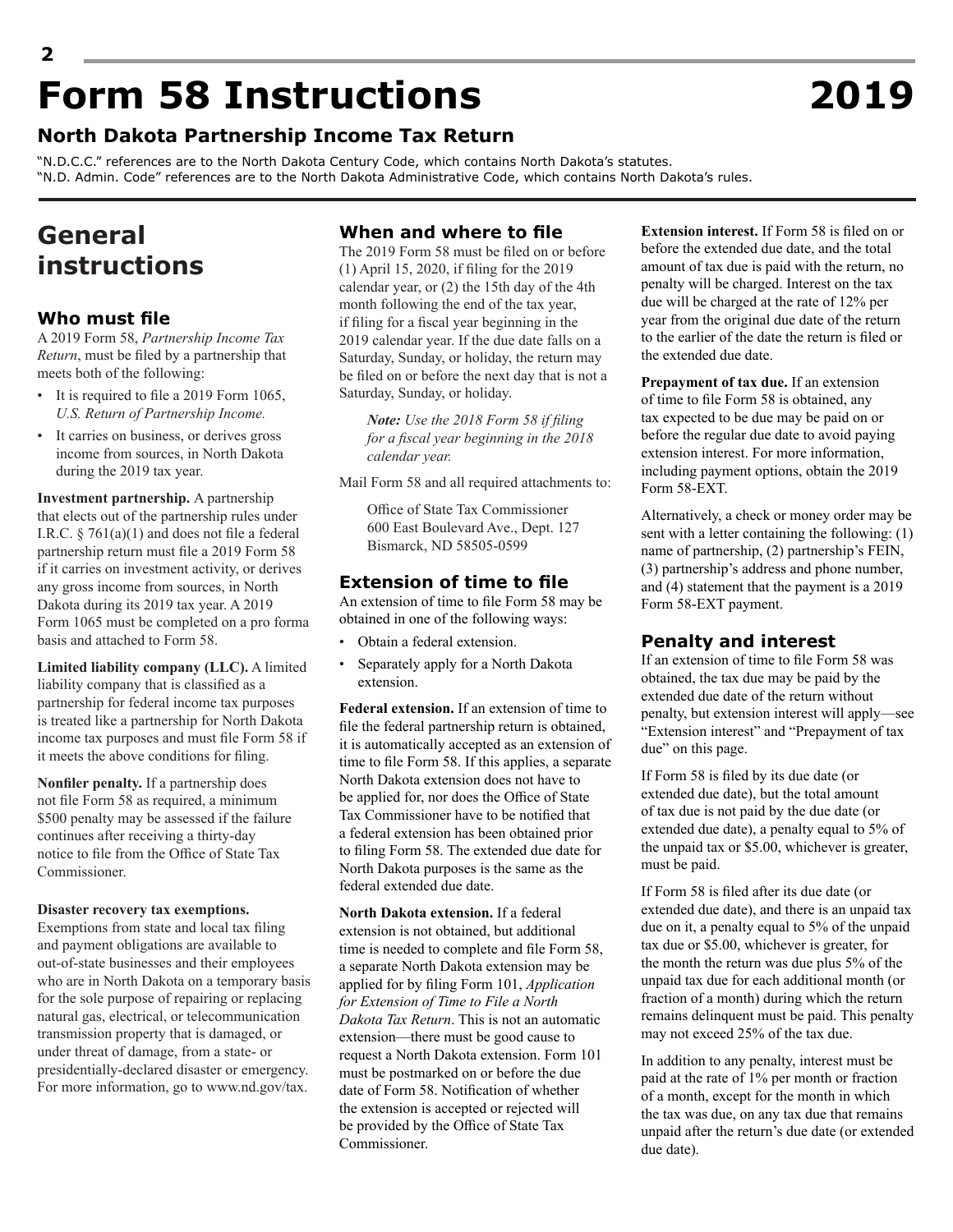#### **Estimated tax payment (for 2020)**

A partnership may, but is not required to, make estimated income tax payments. For more information, including payment options, obtain the 2020 Form 58-ES.

#### **Withholding from nonresident partners**

A partnership must withhold North Dakota income tax at the rate of 2.90% from the year-end distributive share of North Dakota income of a nonresident partner. See "Publicly traded partnership" on this page for an exception to this requirement.

**Nonresident partner.** For purposes of this withholding requirement, a nonresident partner means:

- an individual who is not domiciled in North Dakota;
- a trust, including a grantor trust, that is not organized under North Dakota law. This only includes trusts that are subject to income tax; or
- a passthrough entity that has a commercial domicile outside North Dakota. A passthrough entity includes a partnership, S corporation, limited liability company treated like a partnership or S corporation, and any other similar entity.

#### **Exemption from withholding.** No

withholding is required if any of the following apply:

- The distributive share of North Dakota income is less than \$1,000.
- The nonresident partner elects to include the distributive share in a composite filing—see "Composite filing" on this page.
- The nonresident partner is a passthrough entity and elects exemption from withholding on its distributive share of North Dakota income. For more information, obtain Form PWE.

**Withholding procedure.** This withholding requirement applies to a nonresident partner's year-end distributive share of North Dakota income, which is determined at the end of the partnership's tax year and reported on Form 58, Schedule KP, Column 6. The requirement does not apply to actual distributions made to a nonresident partner during the tax year. The withholding amount is calculated and reported on Schedule KP,

Column 7. If a nonresident partner meets certain conditions, an amount less than the amount calculated at the 2.90% tax rate may be withheld. For the qualifying conditions, see Form PWA. A partnership must submit a payment for the total amount of withholding reported on Schedule KP, Column 7, with Form 58 when it is filed.

**Publicly traded partnership.** A publicly traded partnership, as defined under Internal Revenue Code § 7704(b), does not have to withhold North Dakota income tax from its unitholders if it meets both of the following:

- It is treated as a partnership for federal income tax purposes.
- It reports on Form 58, Schedule KP, every unitholder with a North Dakota distributive share of income of over \$500.

#### **Composite filing**

A composite filing method is available to a partnership with one or more eligible nonresident partners. Under this method, a partnership calculates the North Dakota income tax on an eligible nonresident partner's year-end distributive share of North Dakota income and pays the tax with Form 58. The tax is calculated at the highest individual income tax rate (which is 2.90% for the 2019 tax year), and no adjustments, deductions, or tax credits are allowed in calculating the tax. A composite filing satisfies the North Dakota income tax filing and payment obligations of the eligible nonresident partners included in it, which means they do not have to separately file their own North Dakota income tax returns. The composite filing method is optional and does not require prior approval from the Office of State Tax Commissioner, and a choice to use it may be made on a year-to-year basis.

**Eligible nonresident partner.** For purposes of this composite filing method, a nonresident partner has the same meaning as that used for withholding income tax from nonresident partners—see "Withholding from nonresident partners" on this page. A nonresident partner is eligible to be included in a composite filing if both of the following apply:

- The nonresident partner's only source of income within North Dakota is one or more passthrough entities. A passthrough entity includes a trust, partnership, S corporation, limited liability company treated like a partnership or S corporation, and any other similar entity.
- The nonresident partner elects to be included in a composite filing. An election is indicated by the partnership's

calculation and reporting of a tax amount for the nonresident partner on Form 58, Schedule KP, Column 8. (If the distributive share is a loss, the tax is zero.)

The distributive share of North Dakota income included in a composite return is subject to tax even if it is under \$1,000.

#### **Composite filing method procedure.**

The tax under the composite filing method is calculated and reported on Form 58, Schedule KP, Column 8. A partnership must submit a payment for the total tax reported on Schedule KP, Column 8, with Form 58 when it is filed.

#### **Correcting a previously filed return**

If a partnership needs to correct an error on Form 58 after it is filed, the partnership must file an amended return. There is no special form for this purpose. See "How to prepare an amended 2019 return" below.

If a partnership paid too much tax because of an error on its 2019 Form 58, the partnership generally has three years from the due date of the return (excluding extensions) or the date the return was actually filed, whichever is later, in which to file an amended return to claim a refund of the overpayment. See N.D.C.C. § 57-38-40 for other time periods that may apply.

#### **How to prepare an amended 2019 return**

- 1. Obtain a blank 2019 Form 58.
- 2. Enter the partnership's name, current address, FEIN, etc., in the top portion of page 1 of Form 58.
- 3. Fill in the "Amended return" circle at the top of page 1 of Form 58.
- 4. Complete Schedules FACT, K, and KP using the corrected information. However, unless there is an increase in the amount reported on Schedule KP, Column 6, of the amended return, enter on Schedule KP, Column 7, the same amount reported on the previously filed return. Then complete lines 1 through 3 on page 1 of Form 58.
- 5. On line 5 of page 1 of Form 58, enter the total taxes due from the previously filed 2019 Form 58, page 1, line 3.
- 6. Complete line 7 (overpayment) or line 10 (tax due), whichever applies. If there is an overpayment on line 7, enter the full amount on line 9 (refund). On an amended return, the amount credited to the next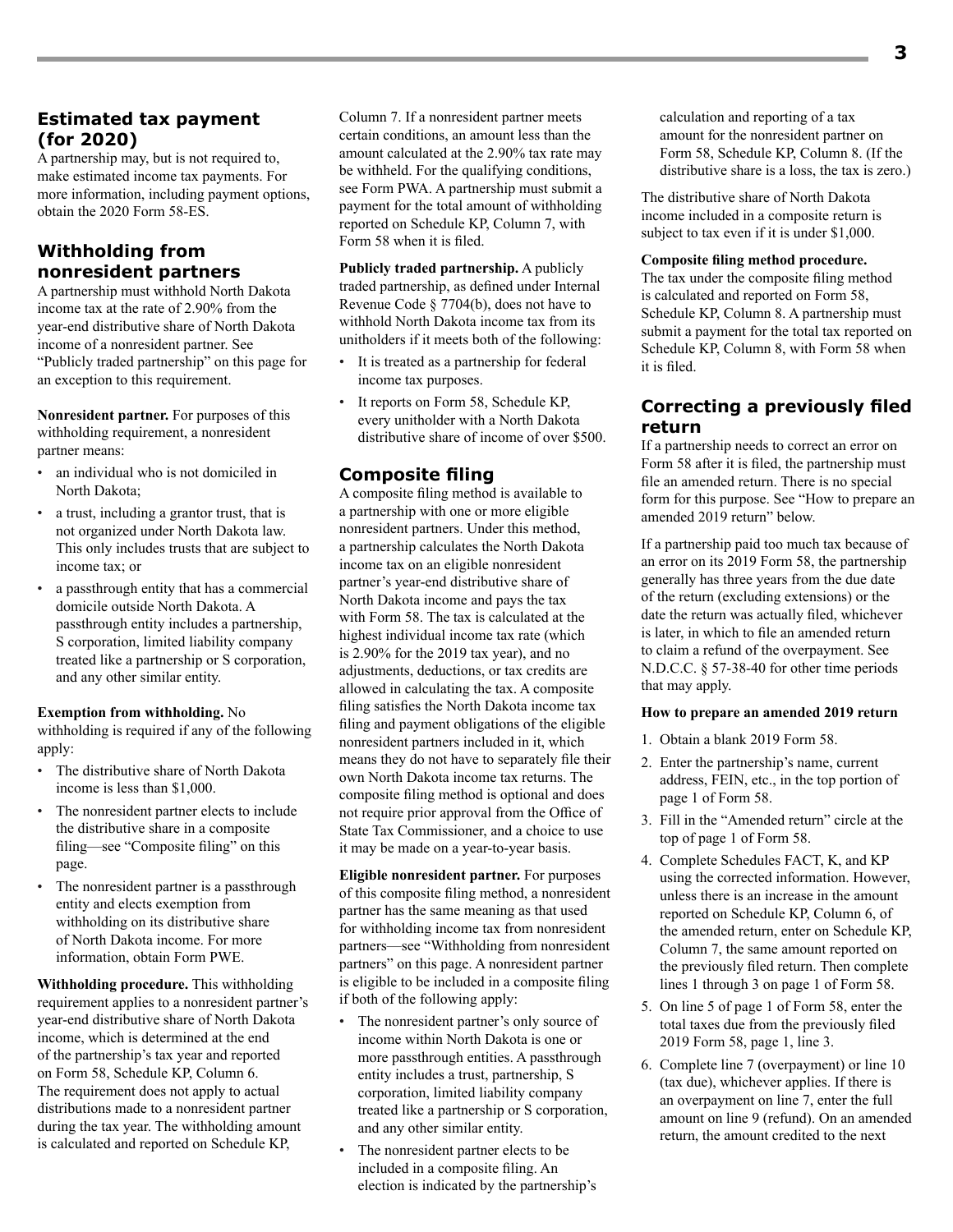year's estimated tax (line 8) may not be increased or decreased.

- 7. Attach a statement explaining the reason(s) for filing the amended return. If it is because of changes the partnership or the IRS made to the partnership's 2019 Federal Form 1065, attach a copy of the amended federal return or IRS notice.
- 8. Complete and provide a corrected Schedule K-1 (Form 58) to the partners, as required.

#### **Reporting federal changes**

If the Internal Revenue Service (IRS) changes or audits the federal partnership return, or if a partnership files an amended federal partnership return, an amended North Dakota Form 58 must be filed within ninety days after the final determination of the IRS changes or the filing of the amended federal return. Enclose a copy of the IRS audit report or the amended federal partnership return with the amended North Dakota Form 58.

#### **W-2/1099 reporting requirement**

Every partnership doing business in North Dakota that is required to file Federal Form 1099 or W-2 must also file one with the Office of State Tax Commissioner. For more information, obtain the guideline *Income Tax Withholding: Information Returns*.

#### **Disclosure notification**

Upon written request from the chairman of a North Dakota legislative standing committee or Legislative Management, the law requires the Office of State Tax Commissioner to disclose the amount of any deduction or credit claimed on a tax return. Any other confidential information, such as a taxpayer's name or federal employer identification number, may not be disclosed.

#### **Use of information**

All of the information on Form 58 and its attachments is confidential by law and cannot be given to others except as provided by state law. Information about the partners is required under state law so the Office of State Tax Commissioner can determine the partner's correct North Dakota taxable income and verify if the partner has filed a return and paid the tax.

# **General instructions for completing Form 58**

#### **Complete Form 58 as follows:**

- **1.** Complete Federal Form 1065 (or 1065-B) in its entirety.
- **2.** Complete Items A through J at the top of page 1 of Form 58—see page 4.
- **3.** Complete Schedule FACT on page 2 of Form 58—see page 5.
- **4.** Complete Schedule K on page 3 of Form 58—see page 6.
- **5.** Complete Schedule KP on page 5 of Form 58—see page 9.
- **6.** Complete lines 1 through 12 on page 1 of Form 58—see page 11.
- **7.** Complete Schedule K-1, if required, for the partners—see page 11.

**Rounding of numbers.** Numbers may be entered on the return in dollars and cents, or they may be rounded to the nearest whole dollar. If rounding, drop the cents if less than 50 cents and round up to the next whole dollar amount if 50 cents or higher. For example, \$25.36 becomes \$25.00, and \$25.50 becomes \$26.00.

**Fiscal year filers.** The tax year for North Dakota income tax purposes must be the same as the tax year used for federal income tax purposes. Use the 2019 Form 58 if the partnership's taxable year began in the 2019 calendar year. *Note: Use the 2018 Form 58 if the taxable year began in the 2018 calendar year*.

# **Specific line instructions for page 1 of Form 58, Items A-J**

**Complete Items A through J at the top of page 1 of Form 58. Then complete Schedule FACT, Schedule K, and Schedule KP before completing lines 1 through 12 on page 1 of Form 58.** 

#### **Item A Tax year**

The same tax year used for federal income tax purposes (as indicated on the federal partnership return) must be used for North Dakota income tax purposes. Fill in the applicable circle. If the partnership uses a fiscal year, enter the beginning and ending dates of the fiscal year. Use the 2019 Form 58 only if the partnership's tax year began in the 2019 calendar year.

#### **Item B Name and address**

Enter the legal name of the partnership on the first line of the name and address area. If the partnership publicly operates under a fictitious or assumed name (which, in most states, must be recorded or registered with the state), enter that name on the second line of the name and address area. If filing an amended return, enter the most current address.

#### **Item C Federal EIN**

North Dakota uses the federal employer identification number (FEIN or federal EIN) for identification purposes. Enter the federal employer identification number from page 1 of Federal Form 1065.

#### **Item D Business code number**

Enter the business code number from the NAICS code list found on the Office of State Tax Commissioner's website at **www.nd.gov/tax.** Enter the code that most closely describes the industry in which the partnership derives most of its income.

#### **Item E Date business started**

Enter the date the business started from page 1 of Federal Form 1065.

#### **Item F Indicators**

Fill in applicable circles, as follows:

**Initial return.** Fill in circle if this is the first return filed in North Dakota by the partnership.

**Final return.** Fill in circle if this is the last return to be filed in North Dakota by this partnership.

**Farming/ranching partnership.** Fill in circle if this is an LLC that is registered as a farming and ranching LLC with the North Dakota Secretary of State.

**4**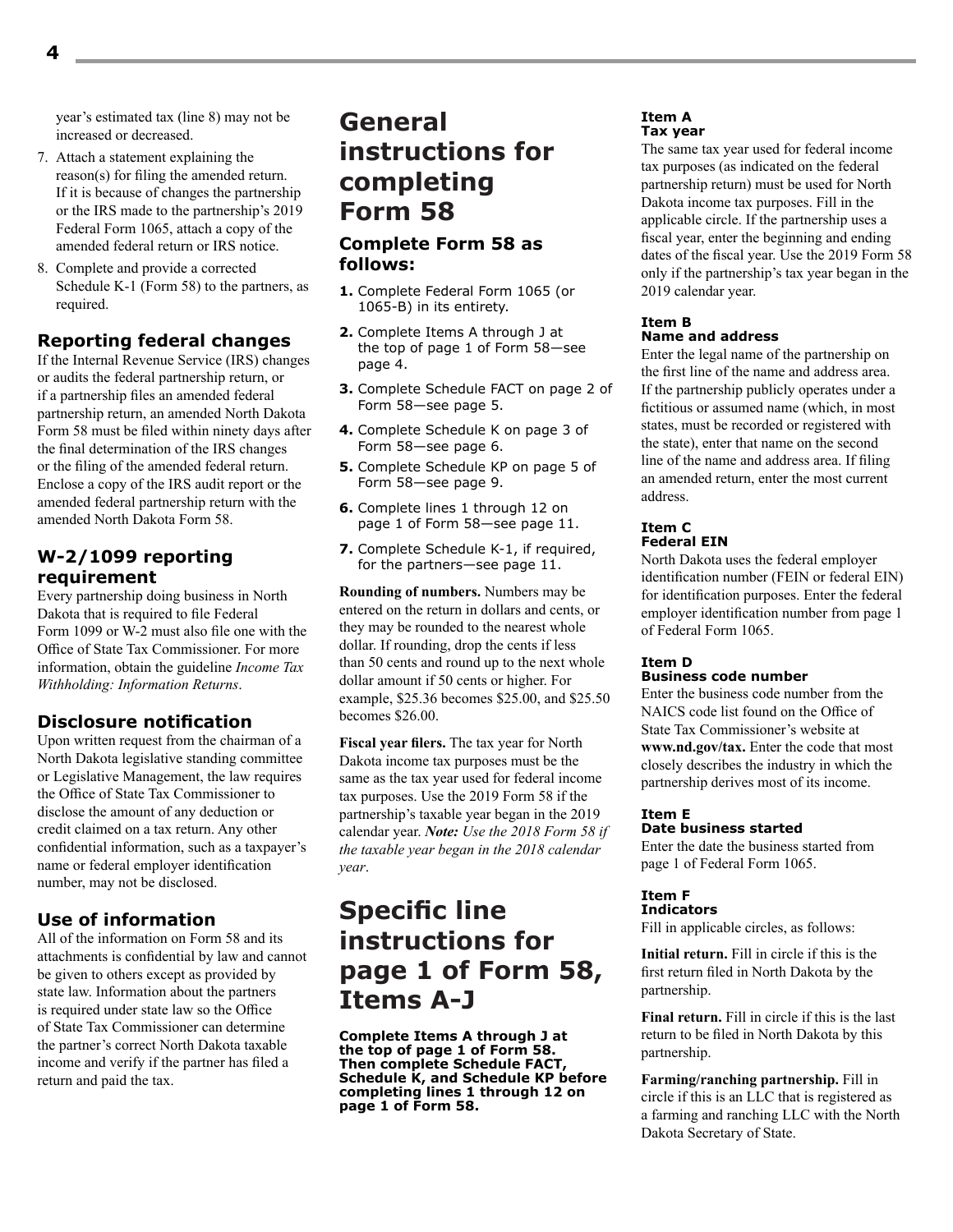**Filed by an LLC.** Fill in circle if the entity filing this return is a limited liability company (LLC).

**Composite return.** Fill in this circle *only if* (1) the partnership has one or more nonresident partners eligible to be included in a composite filing and (2) *all* of them elected to include their distributive shares of North Dakota source income in a composite filing. See "Composite filing" on page 3 for more information.

**Amended return.** Fill in circle if this return is being filed to correct a previously filed 2019 Form 58. See "Correcting a previously filed return" on page 3 for more information.

**Extension.** Fill in circle if a federal or state extension of time to file the return was obtained. See "Extension of time to file" on page 2 for more information.

#### **Item G**

#### **Number of partners**

Enter the total number of partners and the number of each type of partner.

#### **Item H**

#### **Professional service partnership**

Indicate whether the partnership is a professional service partnership. A "professional service partnership" is a partnership that engages in the practice of law, accounting, medicine, or any other profession in which the capital or the services of employees are not a material incomeproducing factor. The services performed by the partners themselves must be the primary income-producing factor. A professional service partnership does not include one that primarily engages in wholesale or retail sales activity, manufacturing activity, or any other type of activity in which the capital or the services of employees are a material incomeproducing factor.

#### **Item I**

#### **Publicly traded partnership**

Indicate whether the partnership is a publicly traded partnership. A "publicly traded partnership" is a partnership in which interests in it are either traded on an established securities market or are readily tradable on a secondary market.

#### **Item J Tiered partnership**

Indicate whether the partnership holds an interest in one or more other partnerships or limited liability companies. If it does, attach a statement to Form 58 showing the name and federal employer identification number of each partnership or limited liability company in which it holds an interest.

# **Instructions for Schedule FACT (Form 58, page 2)**

#### **General instructions**

All partnerships must complete the applicable portions of Schedule FACT.

If the partnership has ONLY individual, estate, and trust partners, complete Schedule FACT as follows:

**• 100% North Dakota partnership** If the partnership conducted all of its business within North Dakota during the tax year, skip lines 1 through 13 and enter "1.000000" on line 14.

#### **• Multistate partnership**

If the partnership conducted its trade or business both within and without North Dakota during the tax year, complete lines 1 through 14. However, if all of the partners consist of only North Dakota resident individuals, estates, and trusts, skip lines 1 through 13 and enter "1.000000" on line 14.

If the partnership has a partner OTHER THAN an individual, estate, or trust, complete lines 1 through 14 of Schedule FACT.

#### **Apportionment factor in general**

In general, the apportionment factor is a product of a formula consisting of an equally-weighted average of three factors: property, payroll, and sales. Each factor represents the percentage of the partnership's North Dakota activity compared to its total activity everywhere. A partnership multiplies its business income by the apportionment factor to determine the portion of its business income attributable to North Dakota.

If the partnership includes the distributable share of income from another partnership in its apportionable business income, include in the numerator and denominator of each factor the partnership's proportionate share of the other partnership's apportionment factors see the specific line instructions for more information. Do not include in the factors any property, payroll, or sales related to allocable nonbusiness income—see the instructions to Form 58, Schedule K, line 25, for what constitutes allocable nonbusiness income.

If the amount of any factor's denominator is zero, exclude that factor from the calculation.

Special apportionment rules may apply in the case of certain industries or unique circumstances. For additional information on the apportionment factor, see N.D.C.C. ch. 57-38.1 and N.D. Admin. Code ch. 81-03-09.

#### **Specific line instructions**

#### **Property Factor**

#### **Lines 1 through 6 Owned and rented property**

Enter on the applicable line the average value of real and tangible personal property owned and rented by the partnership. For owned property, this generally means the average of the original cost (before depreciation) used for federal income tax purposes. For rented property, this generally means the amount of rent paid multiplied by eight. Certain property items are subject to special rules. Do not include amounts related to construction in progress. Include on line 5 the partnership's share of the property factor from a North Dakota Schedule K-1 (Form 58), Part 6.

The average value of owned and rented property is assigned to North Dakota if the property is located in North Dakota. The amount attributable to mobile property is generally assignable to North Dakota based on a ratio of the property's time spent in North Dakota. For more complete information on the property factor, see N.D. Admin. Code §§ 81-03-09-15 through 81-03-09-21 and 81-03-09-33.

#### **Payroll Factor**

#### **Line 8**

Enter the amount of total compensation paid to employees for the tax year. This includes gross wages, salaries, commissions, and any other form of remuneration paid to the employees. Use the amount before deductions for deferred compensation, flexible spending plans, and other payroll deductions. Do not include amounts paid for employee benefit plans that are not considered taxable wages to the employee. An employee is an individual treated as an employee under the usual common law rules, which generally mirror an individual's status for purposes of unemployment compensation and the Federal Insurance Contribution Act. Do not include on this line guaranteed payments to partners.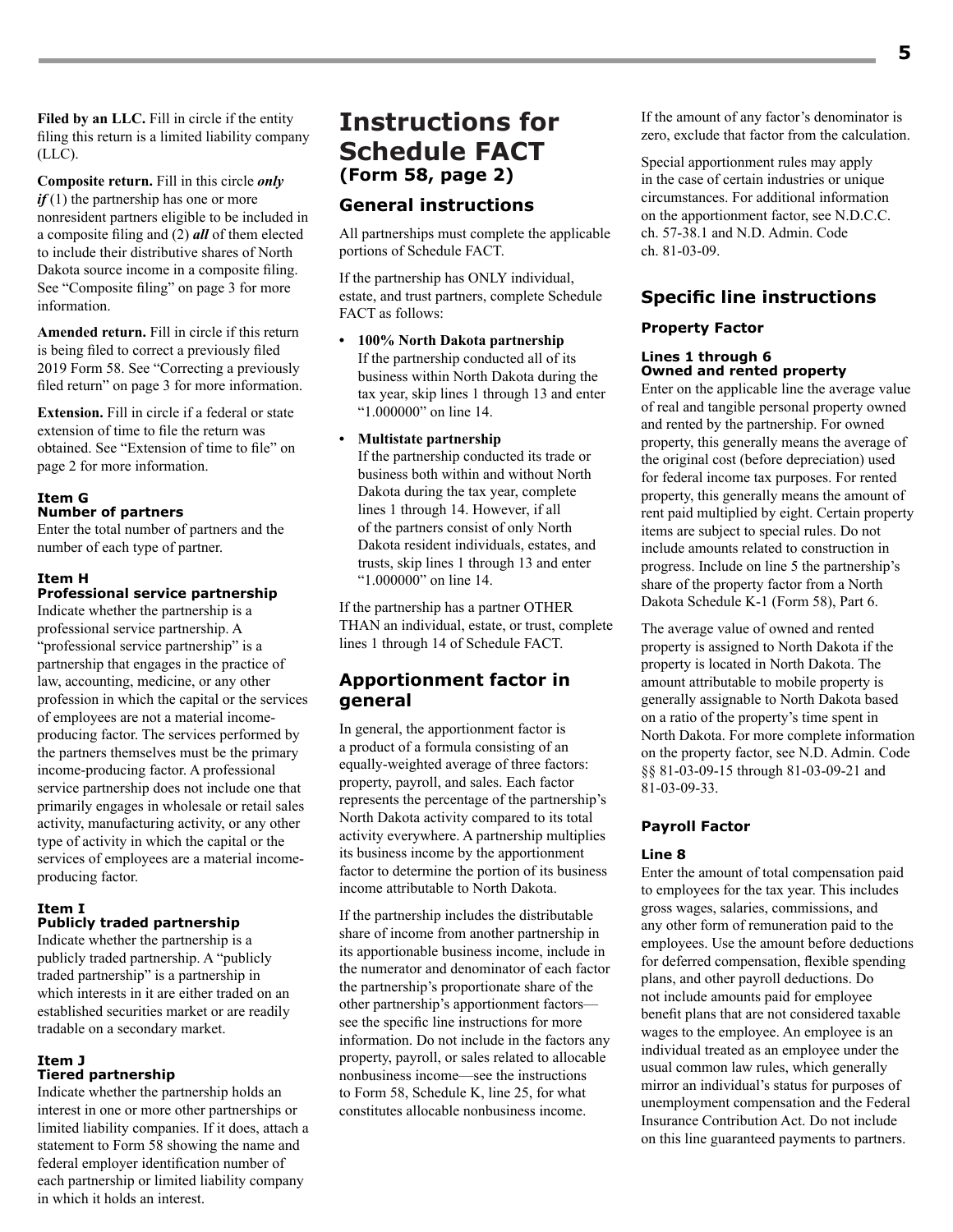Compensation of an employee's services performed entirely within North Dakota is assigned to North Dakota. For an employee whose services are performed in more than one state, compensation is generally assigned to North Dakota based on the amount of compensation reported to North Dakota for unemployment compensation purposes. Whether or not state income tax was withheld from an employee's compensation does not affect where the compensation is assigned for apportionment factor purposes. Include on this line in the applicable column the partnership's share of the payroll factor from a North Dakota Schedule K-1 (Form 58), Part 6. For more complete information on the payroll factor, see N.D. Admin. Code §§ 81-03-09-22 through 81-03-09-25.

#### **Sales Factor**

#### **Line 9 Everywhere sales**

Enter the partnership's total sales or receipts, less returns or allowances, for the tax year. Sales generally means all gross receipts of a partnership. However, the types of sales or gross receipts included in the sales factor depend on the nature of the partnership's regular business activities and may include amounts other than sales reported on Form 1065, line 1. Include on this line the partnership's share of the everywhere sales from a North Dakota Schedule K-1 (Form 58), Part 6.

#### **Line 10 North Dakota sales**

For sales of tangible property, the sale is assigned to North Dakota if the destination of the property is in North Dakota, regardless of the shipping terms. For sales of other than tangible property, the sale is assigned to North Dakota if the income-producing activity which gave rise to the receipt is performed in North Dakota. Include on this line the partnership's share of the North Dakota sales from a North Dakota Schedule K-1 (Form 58), Part 6. For more complete information, see N.D. Admin. Code §§ 81-03-09-26 through 81-03-09-31 and 81-03-09-34.

#### **Line 11 Throwback sales**

Enter the amount of sales shipped from a location in North Dakota that are delivered to the U.S. government or to another state or country where the sales are not subject to a tax measured by income in that jurisdiction. For more complete information, see N.D. Admin. Code §§ 81-03-09-29 and 81-03-09-30.

#### **Line 14 Apportionment factor**

Divide line 13 by the number of factors having an amount greater than zero in column 1 on lines 7, 8, and 12. Enter the result on this line.

# **Instructions for Schedule K (Form 58, page 3)**

All partnerships must complete Schedule K. The purpose of this schedule is to show the total amount of North Dakota adjustments, credits, and other items distributable to its partners. These items may be applicable to the preparation of the partners' North Dakota income tax returns.

#### **Schedule K-1 from another passthrough**

**entity.** Include on the applicable lines of Schedule K any adjustments, credits, etc., from a North Dakota Schedule K-1, as instructed in the partner or beneficiary instructions to that form.

*Reminder: Be sure to attach to Form 58 any prescribed schedule or other supporting document specified in the instructions.*

#### **Property tax clearance**

North Dakota Century Code § 57-01- 15.1 provides that, before certain state tax incentives may be claimed, a taxpayer must obtain a property tax clearance record from each North Dakota county in which the taxpayer holds a 50 percent or more ownership interest in real property. The property tax clearance record(s) must be attached to the North Dakota tax return on which the incentive is claimed. Certain tax incentives on Form 58, Schedule K, are subject to this requirement. The incentives subject to this requirement are identified in the box at the top of Schedule K.

If the partnership is claiming any of the specified incentives, it must complete the property tax clearance section at the top of Schedule K. If the partnership is required to attach a property tax clearance record, obtain one by completing the form *Property Tax Clearance Record*, which is available on the Office of State Tax Commissioner's website.

#### **Line 1 Income from state, local, and foreign securities and bonds**

Enter on this line interest and dividend income from state, local, and foreign securities and bonds that is exempt from federal income tax. Do not include interest income from securities or bonds issued by North Dakota or its political subdivisions. Do not enter on this line any income that is treated as nonbusiness income subject to allocation under N.D.C.C. §§ 57‑38.1‑04 through 57-38.1-08. Include the nonbusiness income on Schedule K, line 23.

#### **Line 2 State and local income taxes**

Enter on this line the taxes measured by income that were incurred by the partnership and deducted in calculating the partnership's ordinary income (loss). Include franchise or privilege taxes measured by income paid to any taxing authority, including a foreign country.

#### **Line 3**

#### **Interest from U.S. obligations**

Enter on this line interest income from U.S. obligations and from securities the interest from which is specifically exempted from state income tax by federal statute. Include the portion of dividend income from a mutual fund attributable to the fund's investment in the same kinds of securities.

Do not enter on this line interest income from securities of the Federal Home Loan Mortgage Corporation (Freddie Mac), Federal National Mortgage Association (Fannie Mae), Government National Mortgage Association (Ginnie Mae), or from a federal income tax refund or repurchase agreement. **Attach a statement identifying the specific securities from which the interest was derived.**

#### **Line 4a**

#### **Renaissance zone exemption (Projects approved before 8/1/13)**

Enter on this line the amount from Schedule RZ, Part 7, line 1c. **Attach Schedule RZ.**

#### **Line 4b Renaissance zone exemption (Projects approved after 7/31/13)**

Enter on this line the amount from Schedule RZ, Part 7, line 1h. **Attach Schedule RZ.**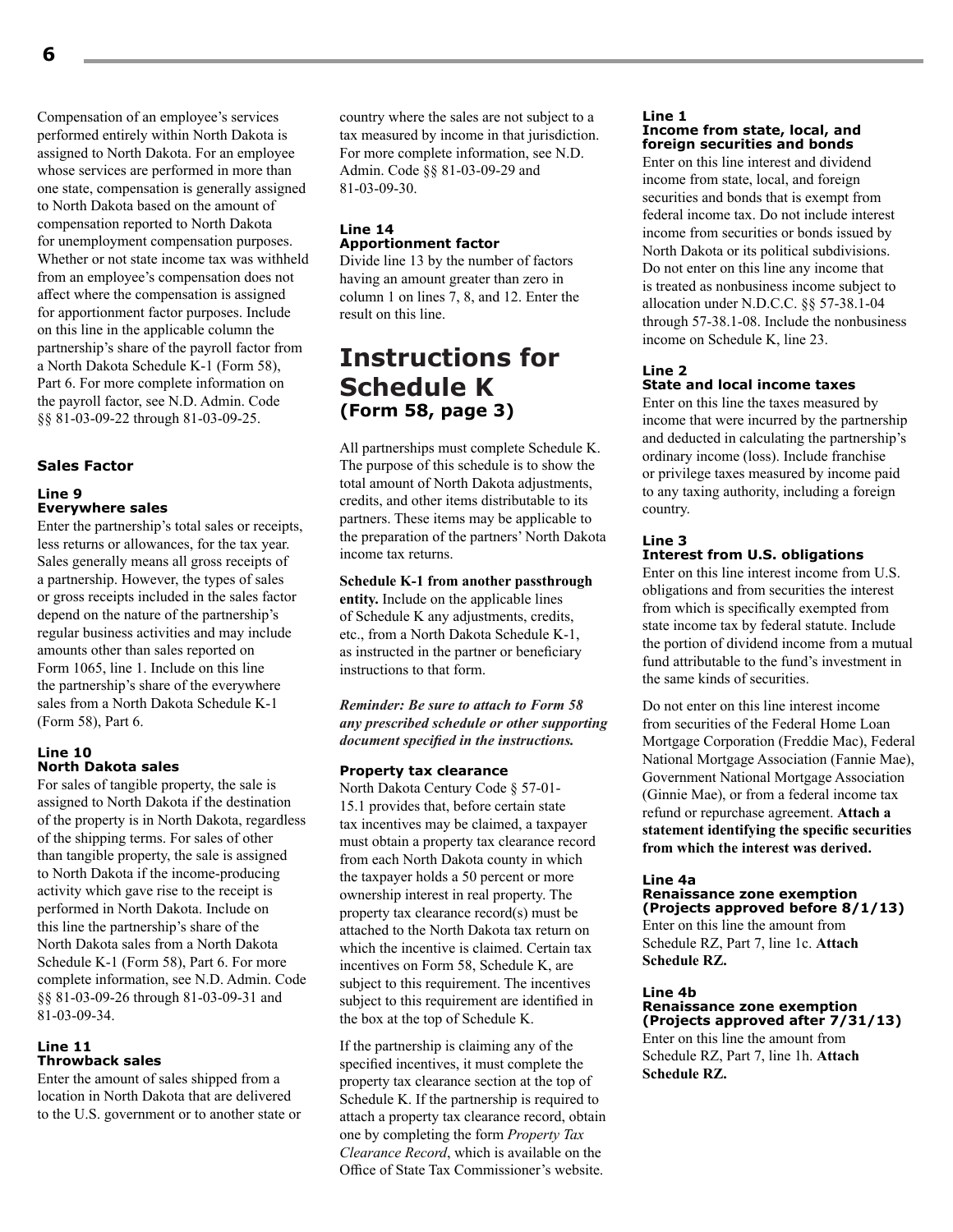#### **Line 5 New or expanding business income exemption**

If the partnership qualified for the new or expanding business income exemption under N.D.C.C. ch. 40-57.1, enter the exempt portion of the partnership's business income. See N.D. Admin. Code § 81-03-01.1-06 for guidance on calculating the amount of the exempt income. **Attach a statement showing the calculation of the exempt income.**

#### **Line 6 Eminent domain gain**

Enter on this line the taxable portion of a gain from the disposition of property due to the exercise of eminent domain.

### **Line 7a**

#### **Renaissance zone historic property preservation tax credit**

Enter on this line the amount from Schedule RZ, Part 7, line 4. **Attach Schedule RZ.**

#### **Line 7b Renaissance fund organization investment tax credit**

Enter on this line the amount from Schedule RZ, Part 7, line 5. **Attach Schedule RZ.**

#### **Line 7c**

#### **Renaissance zone nonparticipating property owner tax credit**

Enter on this line the amount from Schedule RZ, Part 7, line 6. **Attach Schedule RZ.**

#### **Line 8**

#### **Seed capital investment tax credit**

If the partnership invested in a qualified business for purposes of the seed capital investment tax credit, multiply the total amount invested during the 2019 tax year by 45% and enter the result on this line. See N.D.C.C. ch. 57-38.5. **Attach a copy of the Qualified Seed Capital Business Investment Reporting Form. Or, if claiming a seed capital investment credit from a North Dakota Schedule K-1, attach a statement identifying the qualified business in which the investment was made.**

#### **Line 9**

#### **Ag commodity investment tax credit**

If the partnership invested in a qualified business for purposes of the agricultural commodity processing facility investment tax credit, multiply the total amount invested during the 2019 tax year by 30% and enter the result on this line. The partnership is allowed no more than \$250,000 in total credits for

investments made in tax years 2005 and after. See N.D.C.C. ch. 57-38.6. **Attach a copy of the Ag Commodity Processing Facility Investment Reporting Form. Or, if claiming an agricultural commodity processing facility investment credit from a North Dakota Schedule K-1, attach a statement identifying the facility in which the investment was made.**

#### **Line 10 Biodiesel or green diesel fuel blending tax credit**

If the partnership is a licensed supplier of biodiesel or green diesel fuel, it is allowed a credit equal to five cents per gallon for blending biodiesel or green diesel fuel having at least a 5% blend ("B5") that meets ASTM specifications. The blending must be done in North Dakota. For this purpose, a "supplier" means a person who distributes the biodiesel or green diesel fuel from a terminal in North Dakota. Enter the credit on this line. See N.D.C.C. § 57-38-01.22. **Attach a statement showing the calculation of the credit.**

#### **Line 11 Biodiesel or green diesel fuel sales equipment tax credit**

If the partnership is a licensed seller of biodiesel or green diesel fuel, it is allowed a credit equal to 10% of the costs to adapt or add equipment to its North Dakota facility to enable it to sell diesel fuel having at least a 2% biodiesel or green diesel blend ("B2") that meets ASTM specifications. For this purpose, a "seller" means a person who acquires the fuel from a wholesale supplier or distributor for resale to a consumer at a retail location. Except for costs incurred before January 1, 2005, include eligible costs incurred before the tax year in which sales of the eligible biodiesel or green diesel fuel begin. The credit is allowed in each of five tax years, starting with the tax year in which sales of the eligible biodiesel or green diesel fuel begin. Enter the credit on this line. See N.D.C.C. § 57-38-01.23. **Attach a statement showing the calculation of the credit.**

#### **Line 12**

**Wind energy device tax credit** Complete this line only if either of the following apply:

• The partnership commenced installation of a qualifying wind energy device before January 1, 2015, the installation was completed prior to January 1, 2017, and the 2019 tax year is one of the five tax years in which the credit is allowed for the installation.

 The partnership is claiming an allowable wind energy device tax credit from a North Dakota Schedule K-1.

#### For more information, see N.D.C.C.

§ 57-38-01.8. **Attach a statement with a description of the device, a detailed list of the costs of acquisition and installation, and the date the device was completely installed.**

#### **Line 13 Employer internship program tax credit**

If the partnership hired an eligible college student under a qualifying internship program set up in North Dakota, it is allowed a credit equal to 10% of the compensation paid to the intern. For details, see N.D.C.C. § 57‑38‑01.24. The partnership is allowed no more than \$3,000 of credits for all tax years.

**Line 13a.** Enter the allowable credit on this line.

**Line 13b.** Enter the number of eligible interns hired during the 2019 tax year. *Disregard this line if the credit is from a passthrough entity.*

**Line 13c.** Enter on this line the total compensation paid to eligible interns during the 2019 tax year (as shown on their 2019 Form W-2s). *Disregard this line if the credit is from a passthrough entity.*

#### **Line 14**

#### **Research expense tax credit**

A credit is allowed for conducting qualified research in North Dakota. For details, see N.D.C.C. § 57-38-30.5. Enter the allowable credit on this line. **Attach a statement showing the computation of the base amount and the credit.**

#### **Line 15 Endowment fund tax credit**

A tax credit is allowed for making a contribution to a qualified endowment fund. For more information, see Schedule QEC (for filers of Forms 38, 40, 58, and 60) **Attach Schedule QEC.**

**Lines 15a and 15b.** Enter on these lines the applicable amounts from Schedule QEC.

**Lines 15c and 15d.** Enter on these lines an endowment fund credit and the related contribution amount shown on a North Dakota Schedule K-1 received from an estate, trust, partnership, or S corporation.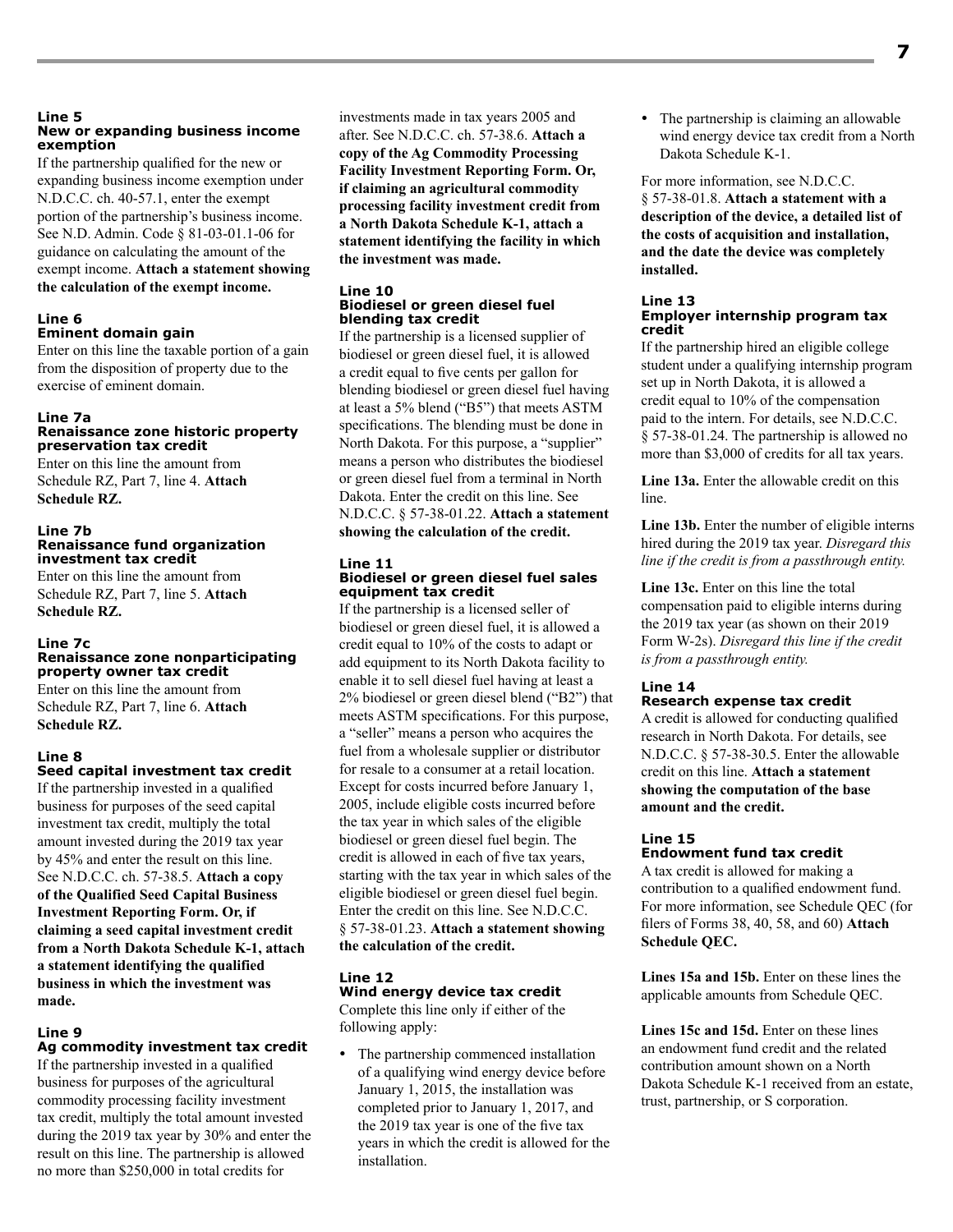#### **Line 16 Workforce recruitment tax credit**

If the partnership employs extraordinary recruitment methods to hire an employee to fill a hard-to-fill position in North Dakota, it is allowed a tax credit equal to 5% of the compensation paid during the first 12 months to the employee hired to fill that position. The credit may be claimed in the first taxable year beginning after the employee completes the first 12 consecutive months of employment. For details, see N.D.C.C. § 57-38-01.25.

**Line 16a.** Enter the allowable credit on this line.

**Line 16b.** Enter the number of eligible employees whose first 12 months of employment ended during the partnership's 2018 tax year.

**Line 16c.** Enter the total compensation paid to the eligible employees' during their first 12 consecutive months of employment ending in the partnership's 2018 tax year.

#### **Line 17 Credit for wages paid to a mobilized employee**

Enter on this line the amount from Schedule ME, line 13. N.D.C.C. § 57-38-31. **Attach Schedule ME**.

#### **Lines 18 through 20 Nonprofit private school tax credits**

Tax credits are allowed under N.D.C.C. § 57-38-01.7 for making charitable contributions to qualifying nonprofit private primary schools, high schools, and colleges located in North Dakota. A separate credit is allowed for each of the three categories of school—primary school, high school, and college. For each category of school, the credit equals 50% of the contributions made to all eligible schools within the category. *(Note: For a partner other than another passthrough entity, additional limitations on the allowable credit apply at the partner level.) A list of the eligible schools within each of the three categories of schools is provided on page 14.*

*Election.* A partnership may elect, on a contribution by contribution basis, to treat a contribution as having been made during the 2019 tax year if it is made on or before the due date, including extensions, for filing the 2019 Form 58. Make the election by attaching to the return a document containing the following:

- 1. A statement that the election is being made.
- 2. Name of qualifying school.
- 3. Date of contribution.
- 4. Amount of contribution.

To qualify, a contribution must be made directly to, or specifically designated for the exclusive use of, a qualifying school.

*School network or organization.* If a contribution is made payable to the account or fund of a school network or organization that governs or benefits multiple schools, the contribution will qualify only if the partnership specifically designates it for the use of a qualifying school, and the network or organization separately accounts for the funds on behalf of that school. The partnership must obtain a statement from the network or organization that identifies the qualifying school and the amount contributed to it. If the qualifying school falls into both the primary and high school categories, also see the next paragraph.

*Schools in both primary and high school categories.* If a contribution is made to a qualifying school that provides education in one or more grades in both the primary school category (kindergarten through 8th grades) and the high school category (9th through 12th grades), a separate credit is allowed for the portion of the contribution designated for use within each school category. The partnership must obtain a statement from the qualifying school or the school network or organization that identifies the qualifying school and shows the amount contributed within each category of school. If the partnership does not obtain a statement, onehalf of the total contribution will be deemed to have been made to each category of school.

**Line 18.** Enter on this line the allowable credit for contributions to qualified nonprofit private primary schools.

**Line 19.** Enter on this line the allowable credit for contributions to qualified nonprofit private high schools.

**Line 20.** Enter on this line the allowable credit for contributions to qualified nonprofit private colleges.

#### **Line 21 Angel investor investment credit**

*Important! This line is only for credits attributable to investments made in qualified businesses by angel funds organized and certified on or after July 1, 2017.*

If a partnership is a member of a North Dakota angel fund that is organized and certified on or after July 1, 2017, a credit is allowed to the partnership if it participates in a qualified investment made by the angel fund in a qualified business. The angel fund is required to provide a *Participating Angel Investor Statement* to the partnership, which evidences the partnership's investment. For qualified investments made after June 30, 2017, that fall into the partnership's 2019 tax year, multiply the investment amount by the applicable credit rate shown on the statement. If a partnership participates in more than one qualified investment during the tax year, calculate the credit separately for each *Participating Angel Investor Statement* received and add the separately calculated amounts.

Enter the credit amount on this line. *Do not enter on this line an angel investor credit from a North Dakota Schedule K-1.* A partnership is not allowed to claim an angel investor credit from another passthrough entity. See N.D.C.C. § 57-38-01.26 (effective for investments made after June 30, 2017).

**Attach a copy of the Participating Angel Investor Investment Statement.**

#### **Line 22 Automation tax credit**

#### *Important! This line only applies to the automation income tax credit program in effect for the 2019 through 2022 tax years.*

If the partnership qualified for the automation tax credit under N.D.C.C. § 57-38-01.36, enter on this line the amount of the credit shown on the credit approval letter issued to the partnership by the North Dakota Office of State Tax Commissioner.

#### **Line 23 Credit for hiring an individual with a developmental disability or mental illness**

A tax credit is available for employing an individual with a developmental disability or mental illness. To qualify, an employer must apply for and obtain certification from the North Dakota Department of Human Services, Vocational Rehabilitation Division, that the individual has a severe disability, is eligible for the agency's services, and requires customized employment to become employed. The credit is equal to 25% of the wages paid to the individual during the tax year, up to a maximum credit of \$1,500 per year. The credit is allowed for each eligible individual hired. **Attach a copy of the certification letter from Human Services.**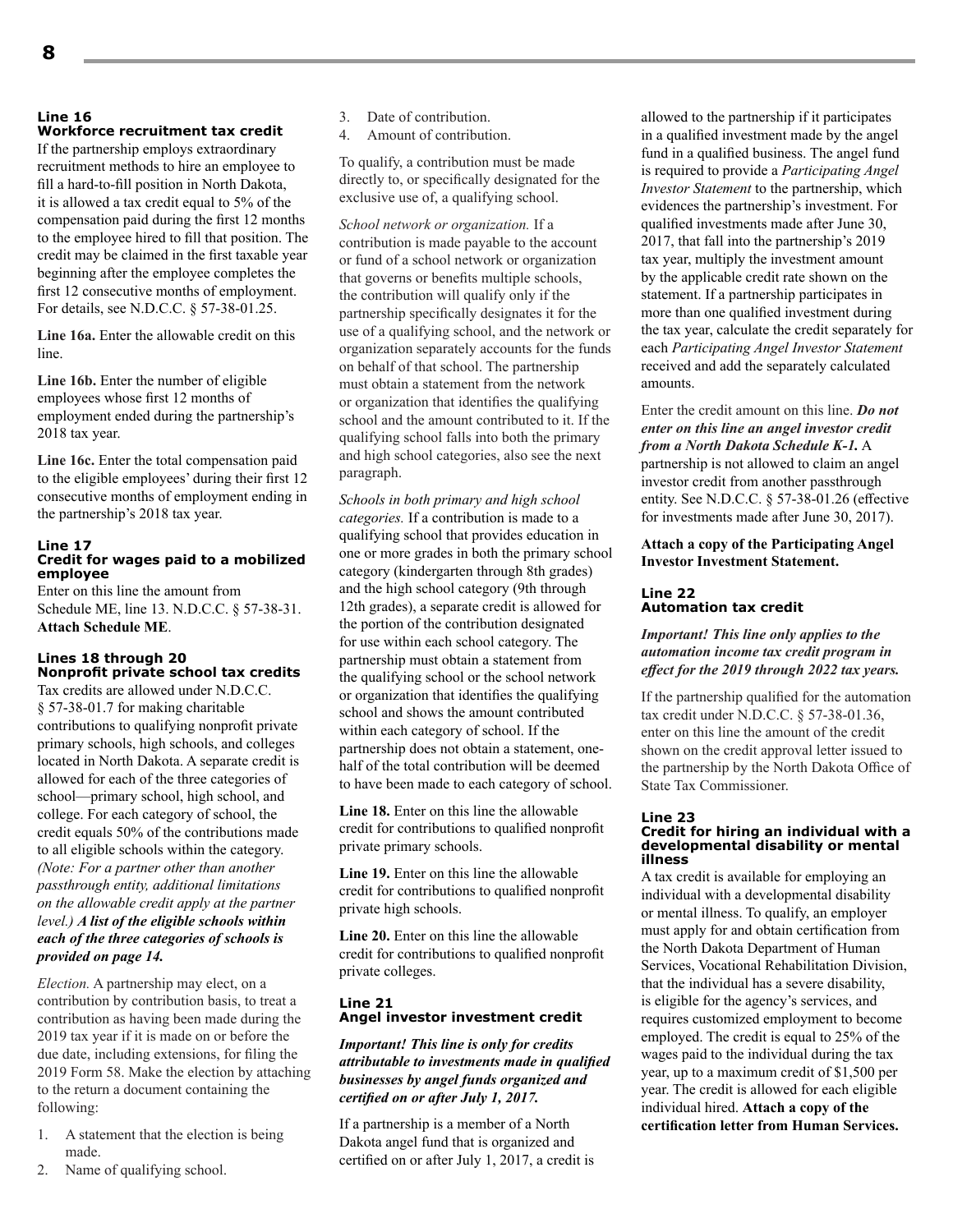#### **Line 24 Professional service partnership guaranteed payments**

Lines 24a through 24c apply only if the partnership marked "Yes" to Item H on page 1 of Form 58. See the instructions to Form 58, page 1, Item H, on page 5.

**Line 24a.** Enter the total guaranteed payments from Federal Form 1065, Schedule K, line 4.

**Line 24b.** Enter the portion of the amount on line 24a that was made to individual partners as a reasonable salary for personal services, regardless of where the services were performed. Do not include any guaranteed payments for other than personal services.

**Line 24c.** Enter the portion of the amount on line 24b that was made to nonresident individual partners for personal services performed within North Dakota.

#### **Line 25**

#### **Allocable nonbusiness income**

Lines 25a and 25b apply only if the partnership meets all of the following:

- It is a multistate partnership, i.e., it carries on its trade or business activity both within and without North Dakota.
- It has one or more nonresident individual, estate, or trust partners.
- It has allocable nonbusiness income. Generally, all income received by a partnership is considered business income unless clearly classifiable as nonbusiness income. The classification of income by the labels used to describe it—for example, interest, dividends, rents, royalties, operating income, or nonoperating income—is generally not relevant in determining whether income is business or nonbusiness income. For more information, see N.D. Admin. Code § 81-03-09-03.

Nonbusiness income is not apportioned using the apportionment factor (from Schedule FACT) but is allocated within or without North Dakota as provided under N.D.C.C. §§ 57-38.1-04 through 57-38.1-08 and N.D. Admin. Code § 81-03-09-09. Expenses must be attributed to the nonbusiness income in a manner which fairly distributes all of the partnership's expenses to its business and nonbusiness income.

If the partnership has an item of nonbusiness income subject to allocation, the partnership must take this into account when calculating

the North Dakota distributive share of income or loss reportable on Schedule KP and Schedule K-1 (Form 58). See the instructions to Schedule KP, Column 6, on page 10 for more information. In addition to completing lines 25a and 25b, the partnership must attach the following to Form 58:

- A statement on which each item of nonbusiness income is shown along with its related expenses.
- A statement explaining the basis for treating the item of income as nonbusiness income subject to allocation.
- If an item of nonbusiness income is allocated to a state other than North Dakota, a copy of that other state's income tax return must be attached. If the partnership is not required to file an income tax return with the other state, the partnership must indicate this in the attached statement.

**Line 25a.** Enter the total allocable income (less related expenses) from all sources within and without North Dakota.

**Line 25b.** Enter the portion of the amount on line 25a that is allocable to North Dakota.

#### **Line 26 Disposition of I.R.C. Section 179 property**

Lines 26a through 26d apply only if the partnership sold, exchanged, or disposed of property for which an I.R.C. Section 179 deduction was passed through to the partners. *Note: The partnership is required to report this same information on a separate statement attached to Federal Form 1065, Schedule K, line 20c.*

For lines 26a through 26d, multiply the corresponding combined amount for all partners as reported on Federal Form 1065, Schedule K, line 20c, by the apportionment factor from Schedule FACT, line 14, and enter the result. However, if the property disposed of is treated as a nonbusiness asset the gain or loss from which is subject to allocation under N.D.C.C. §§ 57-38.1-04 through 57-38.1-08, subtract the amounts for that asset before multiplying by the apportionment factor. Include the nonbusiness gain or loss from the disposition on Form 58, Schedule K, line 25.

# **Instructions for Schedule KP (Form 58, page 5)**

Schedule KP must be completed to provide information about each partner. If the partnership has more than seven partners, complete and attach additional schedules as needed to list all partners. If more than one Schedule KP is needed, complete lines 1 through 4 on only one of them, and include the combined amount for all of the schedules on that one schedule.

#### **All Partners (Columns 1 through 5)**

#### **Columns 1 and 2**

Enter the name, mailing address, and partner's identifying number as shown on the partner's Federal Schedule K-1. If the partner is a single member limited liability company (LLC) that is a disregarded entity for federal income tax purposes, enter the owner's name, address, and identifying number.

#### **Column 3**

Identify the entity type of the partner by entering the applicable code letter as follows:

| <b>Entity type</b> | Code letter |
|--------------------|-------------|
|                    |             |
|                    |             |
|                    |             |
|                    |             |
|                    |             |
|                    |             |
|                    |             |

*Note: A "C corporation" is a corporation that files Federal Form 1120; an "S corporation" is a corporation that files Federal Form 1120S; and the "Trust" entity type only applies to a trust that files Federal Form 1041 or, in lieu of filing Federal Form 1041, elects an alternative reporting method under the federal income tax regulations.*

If the partner is a limited liability company (LLC) that is a disregarded entity for federal income tax purposes or a nominee on Federal Schedule K-1, enter the code letter for the type of entity of the entity's owner. If the LLC is treated like a C corporation, partnership, or S corporation, enter the code letter for that particular entity type.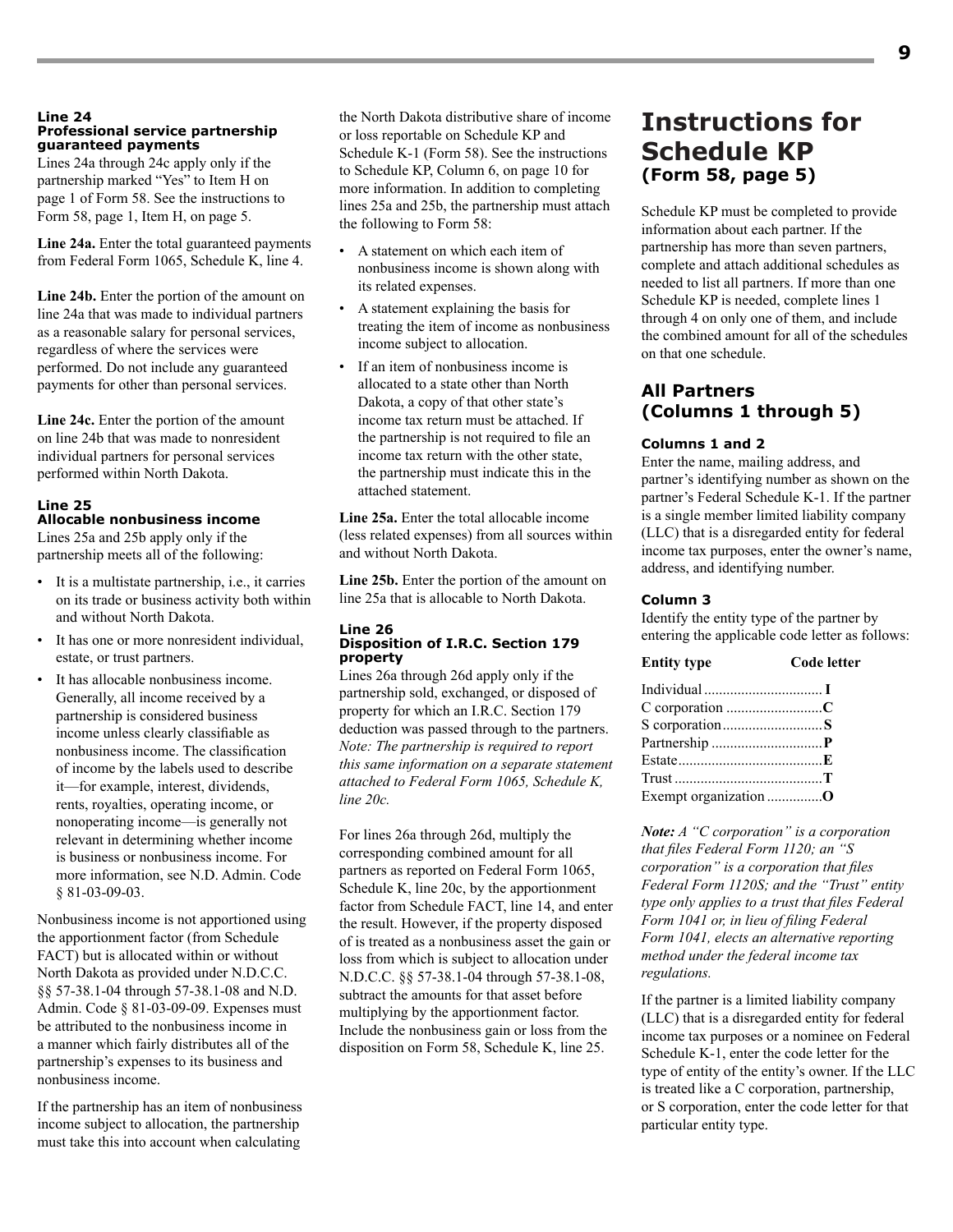#### **Column 4**

Enter the partner's ownership percentage as provided in the partnership agreement. *(This percentage may differ from the partner's profit or loss percentage.)*

#### **Column 5**

Enter the sum of the following items from the partner's Federal Schedule K-1 (Form 1065), Part III:

- **Box 1** Ordinary business income (loss)
- **Box 2** Net rental real estate income (loss)
- **Box 3** Other net rental income (loss)
- **Box 4** Guaranteed payments
- **Box 5** Interest income
- **Box 6a** Ordinary dividends
- **Box 7** Royalties
- **Box 8** Net short-term capital gain (loss)
- **Box 9a** Net long-term capital gain (loss)
- **Box 10** Net section 1231 gain (loss)
- **Box 11** Other income (loss)
- **Box 12** Section 179 deduction
- **Box 13** Other deductions *(In the case of an individual, trust, or estate partner, only include deductions that are allowed as a deduction from gross income in calculating adjusted gross income for federal income tax purposes.)*
- **Box 20** Include the gain (loss) from an I.R.C. Section 179 property disposition. For purposes of calculating the gain or loss, include all of the Section 179 deduction passed through to the partner, regardless of whether or not the partner actually deducted all of it.

#### **Nonresident Partners and Tax-Exempt Organization Partners Only (Columns 6 through 8)**

For purposes of Columns 6 through 8, a nonresident partner means:

- an individual who is not domiciled in North Dakota;
- a trust, including a grantor trust, that is not organized under North Dakota law. This only includes trusts that are subject to income tax; or
- a passthrough entity that has a commercial domicile outside North Dakota. A passthrough entity includes a partnership, S corporation, limited liability company treated like a partnership or S corporation, and any other similar entity.

#### **Worksheet for Schedule KP, Column 6 For nonresident partners and tax-exempt organization partners only—see instructions to Schedule KP, Column 6.**

| <b>1.</b> Partner's amount from Schedule KP, Column 5 1                                                                   |  |
|---------------------------------------------------------------------------------------------------------------------------|--|
| 2. Professional service partnership only:<br>Guaranteed payments for services only<br>included in the amount on line 1  2 |  |
| <b>3.</b> Allocable income (less related expenses)<br>included in the amount on line 1 3                                  |  |
| 4. Interest from U.S. obligations included                                                                                |  |
|                                                                                                                           |  |
| <b>6.</b> Apportionable income (loss). Subtract line 5 from line 1 6                                                      |  |
|                                                                                                                           |  |
|                                                                                                                           |  |
| 9. Professional service partnership only: Guaranteed payments                                                             |  |
| <b>10.</b> Allocable income (less related expenses) reportable to                                                         |  |
|                                                                                                                           |  |

For a tax-exempt organization partner, only report its distributive share of North Dakota income in Column 6. Columns 7 and 8 do not apply to a tax-exempt organization partner.

#### **Column 6 Nonresident partner and tax-exempt organization partner only**

Complete Column 6 for each nonresident partner and tax-exempt organization partner. Except as provided below, multiply the partner's amount in Column 5 by the apportionment factor from Schedule FACT, line 14, and enter the result in Column 6.

**Exception:** Complete the **Worksheet for Schedule KP, Column 6** on this page to calculate the amount to enter in Column 6 if any of the following apply:

- The partnership is a professional service partnership that made guaranteed payments for services performed by nonresident individual partners. These payments are not apportioned, but are allocated to the state where the services were performed by the partner. See the instructions to Form 58, page 1, Item H, on page 5 for more information.
- The partnership has an item of nonbusiness income subject to allocation. See the instructions to Form 58, Schedule K, line 25, on page 9 for more information.
- The amount in Column 5 includes interest from U.S. obligations.

#### **Column 7 Nonresident partner only**

If a nonresident partner's distributive share of North Dakota income in Column 6 is \$1,000 or more, multiply the amount in Column 6 by 2.90% (.029) and enter the result in Column 7. However, the following exceptions apply:

- If a nonresident partner gives you a completed Form PWA, enter the amount from line 5 of Form PWA in Column 7 and fill in the circle under "Form PWA or Form PWE."
- If a nonresident partner gives you a completed Form PWE, leave Column 7 blank and fill in the circle under "Form PWA or Form PWE."
- If a nonresident partner elected to be included in a composite filing, leave Column 7 blank and see the instructions to Column 8.

See "Withholding from nonresident partners" on page 3 for more information.

#### **Column 8 Nonresident partner only**

*Note: Leave Column 8 blank if Column 7 was completed for the nonresident partner.*

Complete Column 8 for each nonresident partner electing to be included in a composite filing. Multiply the amount in Column 6 by 2.90% (.029) and enter the result in Column 8. If the amount in Column 6 is zero or less, enter zero in Column 8. See "Composite filing" on page 3 for more information.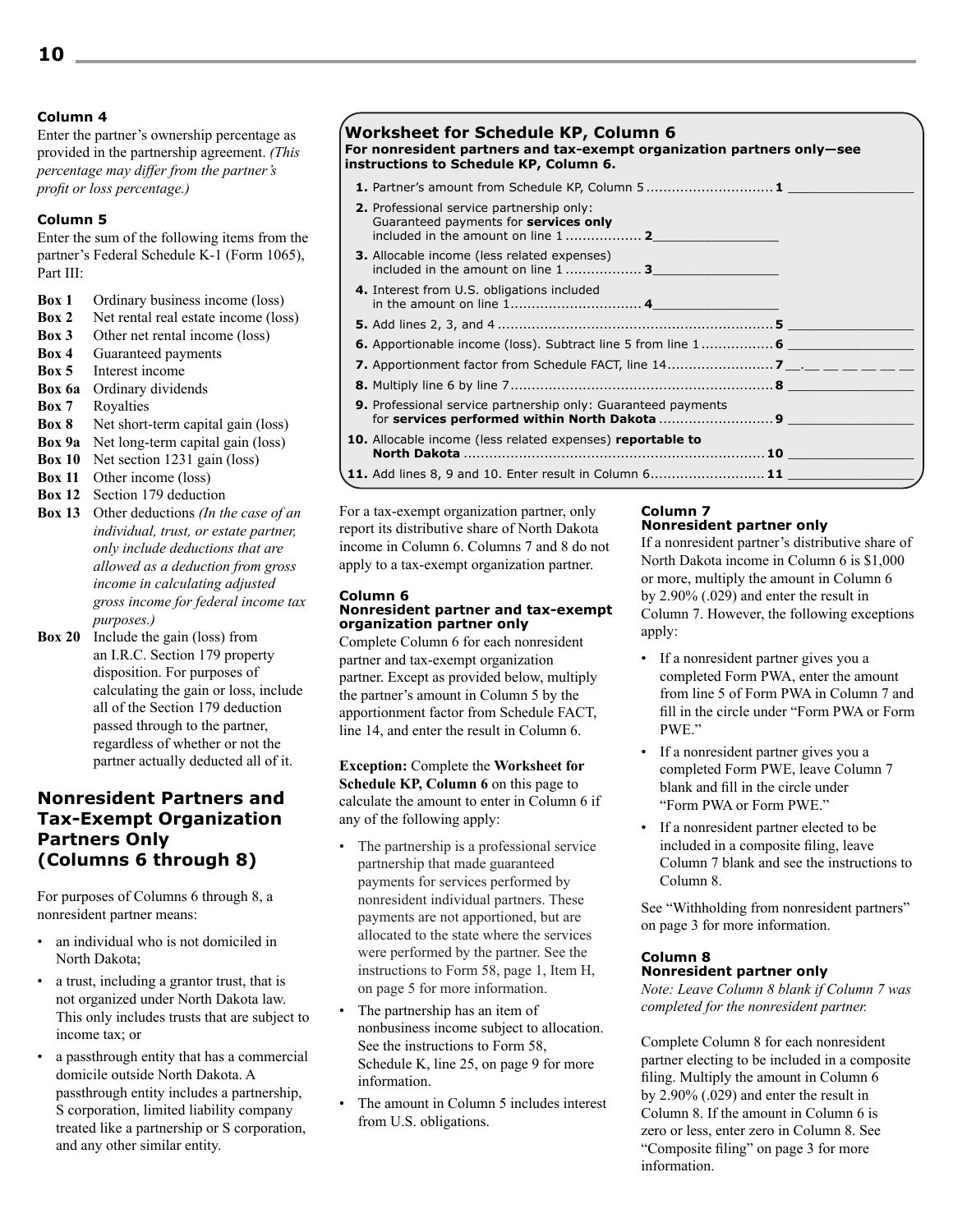# **Specific line instructions for page 1 of Form 58, lines 1-12**

#### **Complete Schedule FACT, Schedule K, and Schedule KP before completing lines 1 through 12 on page 1 of Form 58.**

#### **Line 4 Income tax withholding**

Enter the North Dakota income tax withholding shown on a 2019 Form 1099 or North Dakota Schedule K-1. Be sure the state identified on the Form 1099 is North Dakota. Also enter the North Dakota income tax withholding shown on a 2018 North Dakota Schedule K-1 if the entity that issued it has a fiscal tax year ending in the partnership's 2019 tax year. Do not enter on this line North Dakota extraction or production taxes withheld from mineral interest income, such as an oil or gas royalty, because they are not income taxes. **Attach a copy of the Form 1099 or North Dakota Schedule K-1.**

#### **Line 5**

#### **Estimated tax payments**

Enter the amount paid with the 2019 Forms 58-EXT and 58-ES plus any overpayment applied from the 2018 Form 58. However, if filing an amended return, do not enter any previously paid estimated tax amount; instead, enter the amount of the total taxes due from line 3 of the previously filed original or amended return.

#### **Line 8**

#### **Application of overpayment to 2020**

If there is an overpayment on line 7, the partnership may elect to apply part or all of it as an estimated payment toward its 2020 tax liability. To make the election, enter the portion of line 7 to be applied on line 8. If this election is made, the election and the amount applied may not be changed after the return is filed. If this is an amended return, do not make an entry on this line.

#### **Line 10 Tax due**

A tax due must be paid in full with the return when the return is filed. See the instructions to line 12 for payment options.

#### **Line 11 Penalty and interest**

The Office of State Tax Commissioner will notify the partnership of any penalty and interest payable on a tax due shown on Form 58. However, the partnership may calculate the penalty and interest amounts and include them in the balance due on Form 58.

**Penalty.** Calculate the penalty amount as follows:

- If Form 58 is filed by the due date (or extended due date), but the total amount of tax due is not paid with the return, the penalty is equal to 5% of the unpaid tax or \$5.00, whichever is greater.
- If Form 58 is filed after its due date (or extended due date), and there is an unpaid tax due on it, a penalty equal to 5% of the unpaid tax due (with a \$5.00 minimum) applies for the month the return was due, plus 5% of the unpaid tax due (with a \$5.00 minimum) for each month or fraction of a month the return remains unfiled, not to exceed the greater of 25% of the unpaid tax due or \$25.00.

**Interest.** Calculate the interest amount as follows:

- If an extension of time to file Form 58 was obtained, extension interest is calculated at the rate of 12% per year on any tax due from the due date of the return to the earlier of the extended due date or the date the return was filed.
- If the total amount of tax due is not paid by the due date (or extended due date) of the return, interest is calculated at the rate of 1% per month or fraction of a month on the unpaid tax, except for the month in which the return was due.

#### **Line 12 Balance due**

The balance due must be paid in full with the return. The payment may be made electronically in one of the following ways.

**Online**—A payment may be made online with an electronic check or a debit or credit card. The electronic check option is free. North Dakota contracts with a national payment service to provide the debit or credit card option. There is a fee for the debit or credit option, none of which goes to the State of North Dakota. To pay online, go to

**www.nd.gov/tax/payment**.

• **Electronic funds transfer**—A payment may be made by means of an Automated Clearing House (ACH) credit transaction that the taxpayer initiates through its banking institution. For more information, go to our website at **www.nd.gov/tax**.

If paying with a paper check or money order, complete a 2019 Form 58-PV payment voucher and enclose it with the payment. Make the check or money order payable to "ND State Tax Commissioner," and write the last four digits of the partnership's FEIN and "2019 Form 58" on the check or money order. A check must be drawn on a U.S. or Canadian bank, be in U.S. dollars, and use a standard 9-digit routing number. A check drawn on a foreign bank (except one in Canada) cannot be accepted.

# **Instructions for completing Schedule K-1**

A partnership is not subject to North Dakota income tax. Instead, the partners are responsible for reporting and paying any applicable North Dakota income tax on their shares of the partnership's income reportable to North Dakota.

North Dakota Schedule K-1 (Form 58) must be used by a partnership to provide its partners with information they will need to complete a North Dakota income tax return. The information to be included in the schedule will depend on the type of partner. In the case of certain credits reported on Schedule K-1 (Form 58), additional supporting information must be provided with Schedule  $K-1$  — see the instructions to Part 3.

North Dakota Schedule K-1 (Form 58) must be completed and given to:

- Each nonresident partner for which the partnership is required to report the North Dakota distributive share of income on Form 58, Schedule KP, Column 6.
- Each partner to which a share of a North Dakota adjustment or tax credit from Form 58, Schedule K, lines 1 through 23, is distributable.
- Each partnership or corporation partner for the purpose of reporting a share of the apportionment factors from Form 58, Schedule FACT.
- Each tax-exempt organization partner.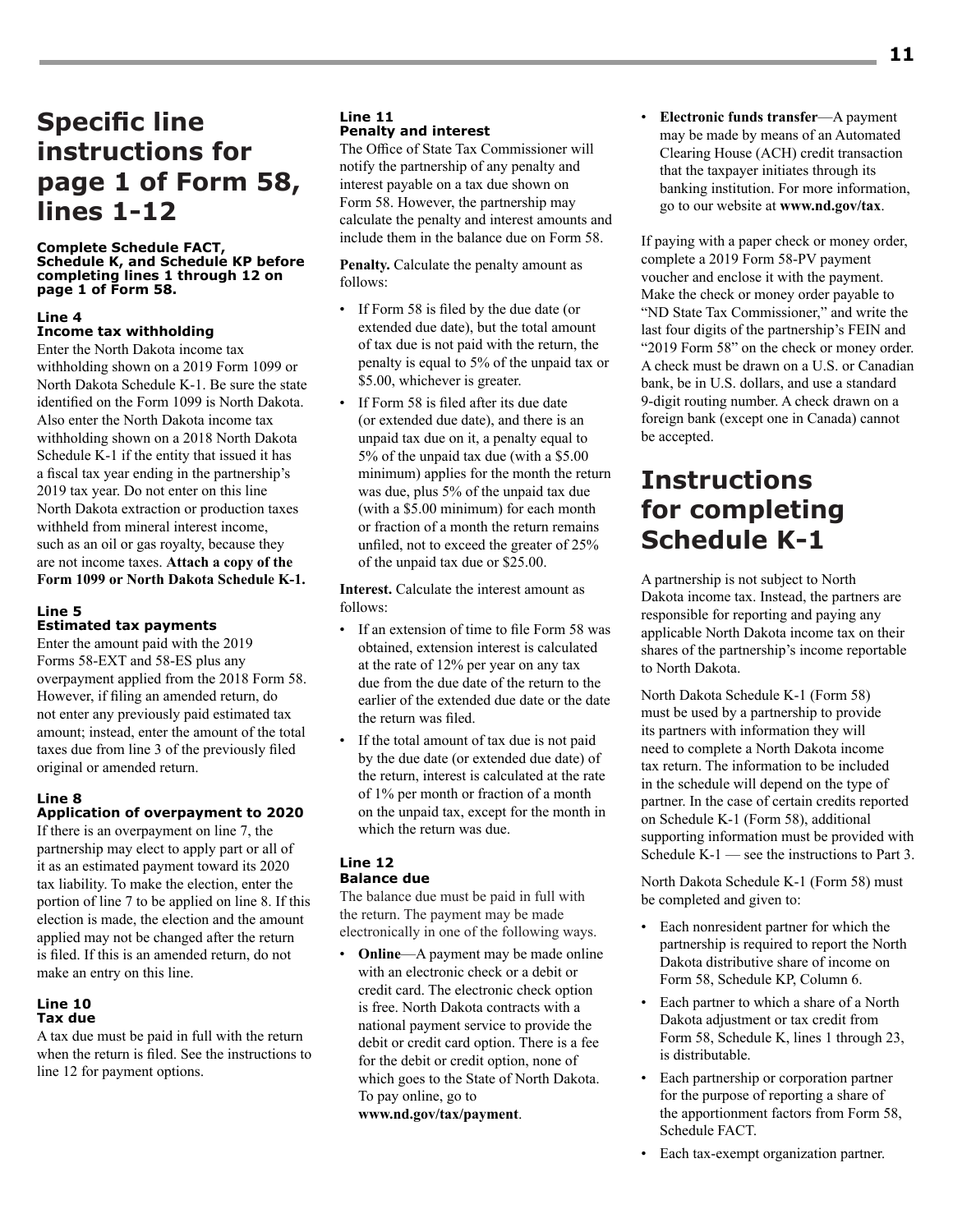If there are no North Dakota adjustments or tax credits on Form 58, Schedule K, lines 1 through 23, a North Dakota Schedule K-1 does not have to be given to a North Dakota resident individual, estate, or trust.

In addition to the North Dakota Schedule K-1 (Form 58), the partnership must provide the partner with a copy of the *Partner's Instructions for North Dakota Schedule K-1 (Form 58)*.

A copy of all North Dakota Schedule K-1 forms must be enclosed with Form 58 along with any required supporting statements.

**Amended schedule.** If a partnership files an amended Form 58, the partnership must issue amended North Dakota Schedule K-1 forms to its partners. Fill in the "Amended" circle at the top of the North Dakota Schedule K-1 (Form 58).

**Final schedule.** Fill in the "Final" circle at the top of the North Dakota Schedule K-1 (Form 58) if it is the last one to be issued by the partnership to the partner.

#### **Part 2 Partner information**

#### **Item E**

Enter the code letter for the partner from Form 58, Schedule KP, Column 3.

#### **Item F**

If the partner is an individual, estate, or trust, fill in the applicable circle to indicate the legal residency status of the partner for North Dakota income tax purposes. If an individual partner changed his or her legal residency to or from North Dakota during the tax year, mark the part-year resident status. In the case of an estate or trust partner, only the full-year resident or full-year nonresident status will apply.

#### **Item G**

For an eligible nonresident partner, indicate whether the partner is included in a composite filing by filling in the applicable circle.

#### **Item I**

Enter the partner's ownership percentage from Form 58, Schedule KP, Column 4.

#### **Part 3 All partners— North Dakota adjustments and tax credits**

If there are any North Dakota adjustments or tax credits on Form 58, Schedule K, lines 1 through 23, complete this part for all partners.

#### **Lines 1 and 2**

Enter on the corresponding lines the amount determined by multiplying each amount shown on Form 58, Schedule K, lines 1 and 2, by the same percentage used to determine the partner's distributive share of income (loss) from the partnership.

#### **Lines 3 through 5**

Enter on the corresponding lines the partner's share of each amount shown on Form 58, Schedule K, lines 3 through 5.

#### **Line 6**

Enter on this line the amount determined by multiplying the amount on Form 58, Schedule K, line 6, by the same percentage used to determine the partner's distributive share of income (loss) from the partnership.

#### **Lines 7 through 23**

Enter on the corresponding lines the partner's share of each amount shown on Form 58, Schedule K, lines 7 through 23. Also, for the following lines, additional supporting information must be provided with Schedule  $K-1$ <sup>.</sup>

**Lines 8 and 9.** Provide a statement identifying the qualified business or qualified agricultural commodity processing facility in which the qualifying investment was made.

**Line 15.** Provide a statement identifying the qualified nonprofit organization and the qualified endowment fund to which the qualifying contribution was made.

**Line 21.** Provide a statement identifying the angel fund that made the qualified investment in the qualified business.

#### **Part 4 Nonresident individual, estate, or trust partner only— North Dakota income (loss)**

Complete Part 4 for a nonresident individual, estate, or trust partner.

#### **Line 24**

**Partnership's apportionment factor**

Enter the partnership's apportionment factor from Form 58, Schedule FACT, line 14.

#### **Lines 25 through 38 Income and loss items**

Except as provided under **Exceptions 1 through 3** below, multiply the corresponding amount from the partner's Federal Schedule K-1, Part III, boxes 1 through 13, and any I.R.C. § 179 property disposition

gain (loss) included in box 20 by the partnership's apportionment factor from Schedule FACT, line 14, and enter the result on the corresponding line of Part 4, lines 25 through 38.

For "Other deductions" from box 13 of Federal Schedule K-1, only include deductions that are allowed as a deduction from gross income in calculating adjusted gross income for federal income tax purposes.

For purposes of calculating the gain or loss for I.R.C. § 179 property dispositions included in box 20 of Federal Schedule K-1, include all of the Section 179 deduction passed through to the partner, regardless of whether or not the partner actually deducted all of it.

**Exception 1: Professional service partnership.** If the partnership is a professional service partnership, calculate the amount to enter on line 28 (guaranteed payments) by adding the following two amounts:

- Guaranteed payments for services performed within North Dakota by the partner.
- Guaranteed payments for other than personal services multiplied by the partnership's apportionment factor from Schedule FACT, line 14.

#### **Exception 2: Allocable nonbusiness**

**income.** If the partnership treated any part of a distributable item of income from the partner's Federal Schedule K-1 as nonbusiness income subject to allocation, calculate the amount to enter on the corresponding line of this part in the following steps:

- 1. Subtract the net nonbusiness income (gross amount less related expenses) from the applicable distributable amount shown on the Federal Schedule K-1.
- 2. Multiply the remaining distributive amount, if any, (from step 1) by the partnership's apportionment factor from Schedule FACT, line 14.
- 3. Add the result (from step 2) to the portion, if any, of the net nonbusiness income *allocable to North Dakota,* and enter the result on the corresponding line of Part 4.

*Note: If any portion of the net nonbusiness income removed from the distributable amount (in step 1 above) is allocable outside North Dakota, do not enter it anywhere on North Dakota Schedule K-1 (Form 58).*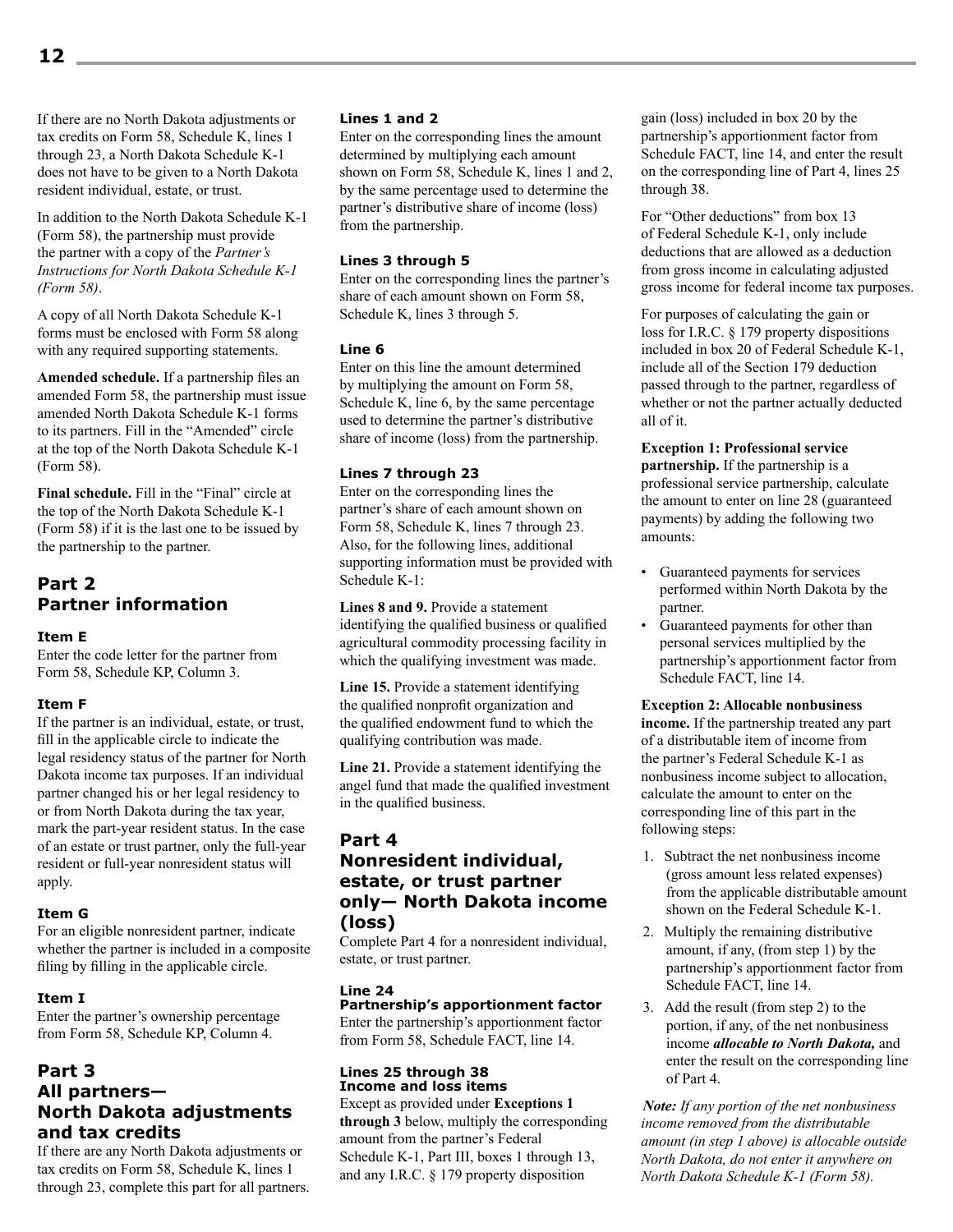If the calculation of any amount on lines 25 through 38 of Part 4 was affected by the removal or inclusion of net nonbusiness income, attach a statement to the partner's North Dakota Schedule K-1 (Form 58) identifying the net nonbusiness income and showing the calculation of the amount entered on the applicable line(s) of Part 4.

#### **Exception 3: Interest from U.S. obligations.**

Do not include interest from U.S. obligations in determining the amount to enter on Part 4, line 29.

#### **Part 5 Nonresident partner and tax-exempt organization partner only**

Complete Part 5 for a nonresident partner and a tax-exempt organization partner for which an amount was required to be entered on Form 58, Schedule KP, Column 6.

#### **Line 39 ND distributive share of income (loss)**

Enter the partner's North Dakota distributive share of income (loss) from Form 58, Schedule KP, Column 6.

#### **Line 40 ND income tax withheld**

Enter the amount of North Dakota income tax withheld from the partner's North Dakota distributive share of income from Form 58, Schedule KP, Column 7.

#### **Line 41 ND composite income tax**

Enter the amount of North Dakota composite income tax on the partner's North Dakota distributive share of income from Form 58, Schedule KP, Column 8.

#### **Part 6 Partnership or corporation partner only**

Complete Part 6 for a partner that is a partnership, corporation, or other entity treated like a partnership or corporation.

#### **Line 42 North Dakota factors**

Enter in the corresponding column the partner's share of the partnership's North Dakota apportionment factor amounts from Form 58, Schedule FACT, Column 2, lines 7, 8, and 12.

#### **Line 43 Total factors**

Enter in the corresponding column the partner's share of the partnership's total factor amounts from Form 58, Schedule FACT, Column 1, lines 7, 8, and 12.

# **Before you file Form 58**

#### **Signatures**

The return must be signed and dated by a general partner or an authorized representative of the partnership.

If the partnership pays someone other than one of its partners or an employee of the partnership to prepare the return, the paid preparer also must sign and date the return.

#### **Preparer authorization check-off**

The partnership may authorize the North Dakota Office of State Tax Commissioner (Tax Department) to discuss matters pertaining to its 2019 Form 58 with the preparer who signed it. To do so, fill in the circle next to the signature area in the lower right-hand corner of page 1 of Form 58. This authorization applies only to the individual whose signature and printed name appear in the paid preparer section of the signature area. It does not apply to the firm, if any, shown in that section.

This authorization allows the Tax Department to contact the preparer to answer any questions that may arise during the processing of the partnership's return. It also authorizes the preparer to respond to questions and to provide any information missing from the return, to contact the Tax Department to inquire about the status of the return's processing and related refund or payment, and to respond to Tax Department notices that the partnership shares with the preparer pertaining to math errors or return preparation. *(Tax Department notices will be sent only to the partnership.)*

This authorization automatically expires on the due date (including extensions) for filing the 2020 Form 58.

This authorization does not authorize the preparer to receive a refund check, to bind the partnership in any way (including any additional tax liability), or to represent the partnership before the Tax Department for any other purpose.

#### **Assembling a paper return**

Please assemble Form 58 and its required attachments in the following order:

- 1. Form 58.
- 2. Schedule FACT.
- 3. Schedule K.
- 4. Schedule KP.
- 5. All other required North Dakota schedules and forms (other than North Dakota Schedule K-1 forms).
- 6. North Dakota Schedule K-1 forms.
- 7. Required supporting statements.
- 8. Complete copy of Form 1065 (or 1065-B) including Federal Schedule K-1 forms.

A balance due may be paid electronically (see page 11 of these instructions). If paying with a paper check, enclose the check and a Form 58-PV payment voucher with the return.